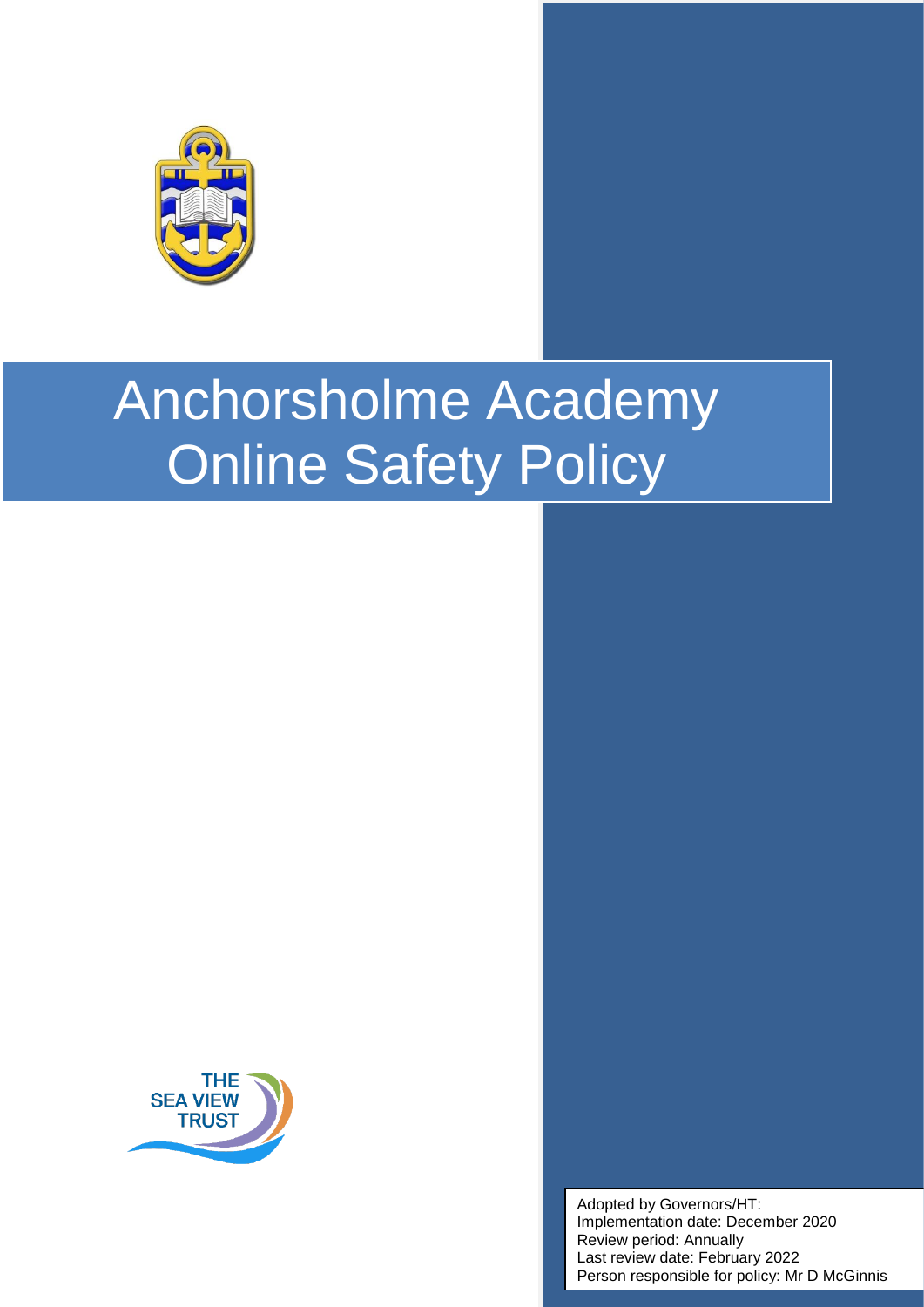## **Statement of intent**

Anchorsholme Academy understands that using online services is an important aspect of raising educational standards, promoting pupil achievement, and enhancing teaching and learning. The use of online services is embedded throughout the school; therefore, there are a number of controls in place to ensure the safety of pupils and staff.

The breadth of issues classified within online safety is considerable, but they can be categorised into four areas of risk:

- **Content**: Being exposed to illegal, inappropriate or harmful material, e.g. pornography, fake news, self-harm and suicide, and discriminatory or extremist views.
- **Contact**: Being subjected to harmful online interaction with other users, e.g. peer pressure, commercial advertising, and adults posing as children or young adults with the intention to groom or exploit children.
- **Conduct**: Personal online behaviour that increases the likelihood of, or causes, harm, e.g. sending and receiving explicit messages, and cyberbullying.
- **Commerce**: Risks such as online gambling, inappropriate advertising, phishing and/or financial scams.

The measures implemented to protect pupils and staff revolve around these areas of risk. Our school has created this policy with the aim of ensuring appropriate and safe use of the internet and other digital technology devices by all pupils and staff.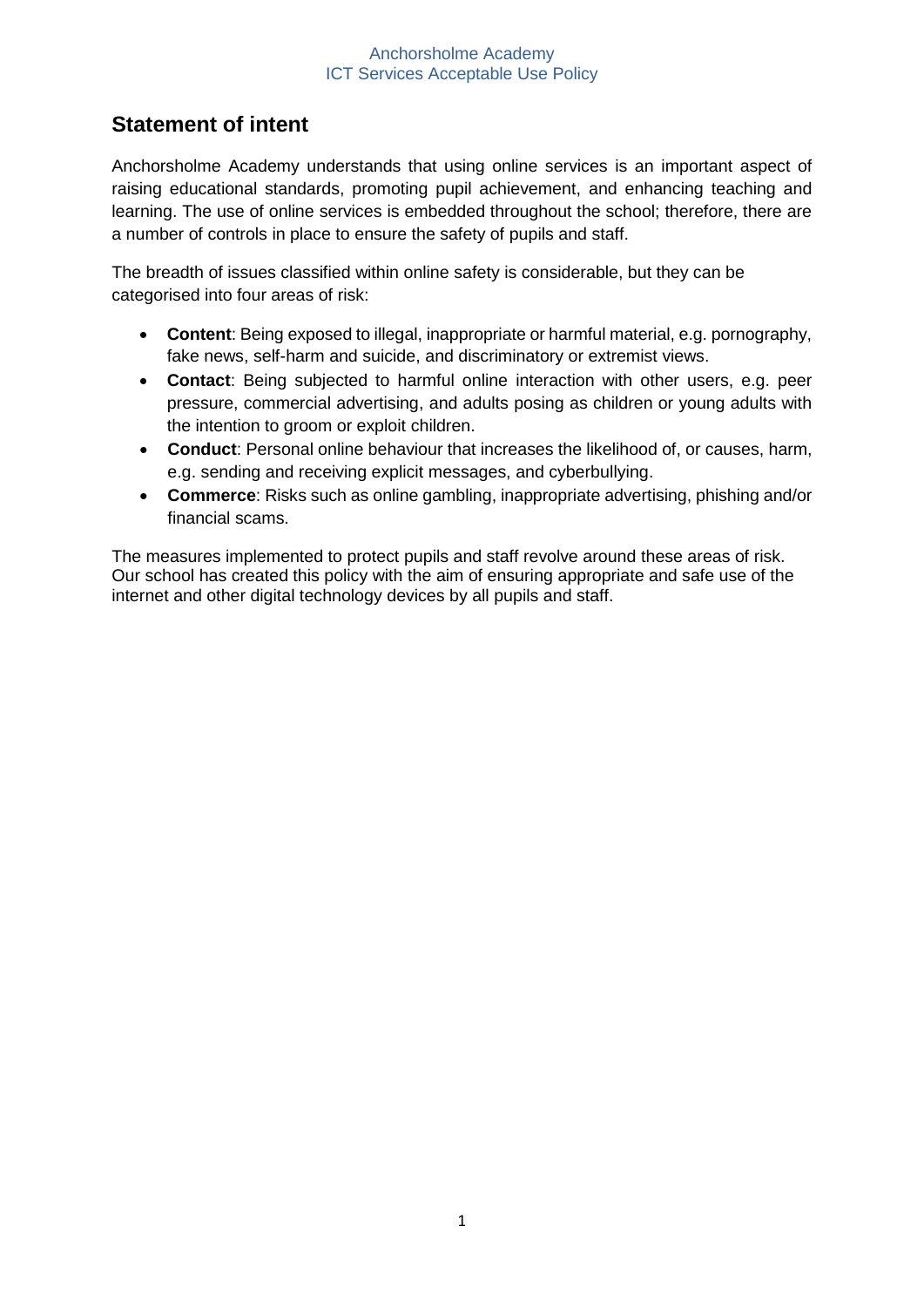## **1. Legal framework**

This policy has due regard to all relevant legislation and guidance including, but not limited to, the following:

- Voyeurism (Offences) Act 2019
- The UK General Data Protection Regulation (UK GDPR)
- Data Protection Act 2018
- DfE (2021) 'Harmful online challenges and online hoaxes'
- DfE (2021) 'Keeping children safe in education 2021'
- Department for Digital, Culture, Media and Sport and UK Council for Internet Safety (2020) 'Sharing nudes and semi-nudes: advice for education settings working with children and young people'
- DfE (2019) 'Teaching online safety in school'
- DfE (2018) 'Searching, screening and confiscation'
- National Cyber Security Centre (2018) 'Small Business Guide: Cyber Security'
- UK Council for Child Internet Safety (2020) 'Education for a Connected World 2020 edition'

This policy operates in conjunction with the following school policies:

- Social Media Policy
- Data and Cyber-security Breach Prevention and Management Plan
- Safeguarding and Child Protection Policy
- Anti-Bullying Policy
- PSHE Policy
- RSE Policy
- Searching, Screening and Confiscation Policy
- Staff Personal Electronic Devices Policy
- Staff Conduct Policy
- Staff Behaviour and Discipline Policy
- GDPR Data Protection Policy
- Confidentiality Policy and Agreement
- Photography Policy
- Device User Agreement
- Staff ICT and Electronic Devices Policy
- Technology Acceptable Use Agreement for KS1 Pupils
- Technology Acceptable Use Agreement for KS2 Pupils
- Technology Acceptable Use Agreement for Staff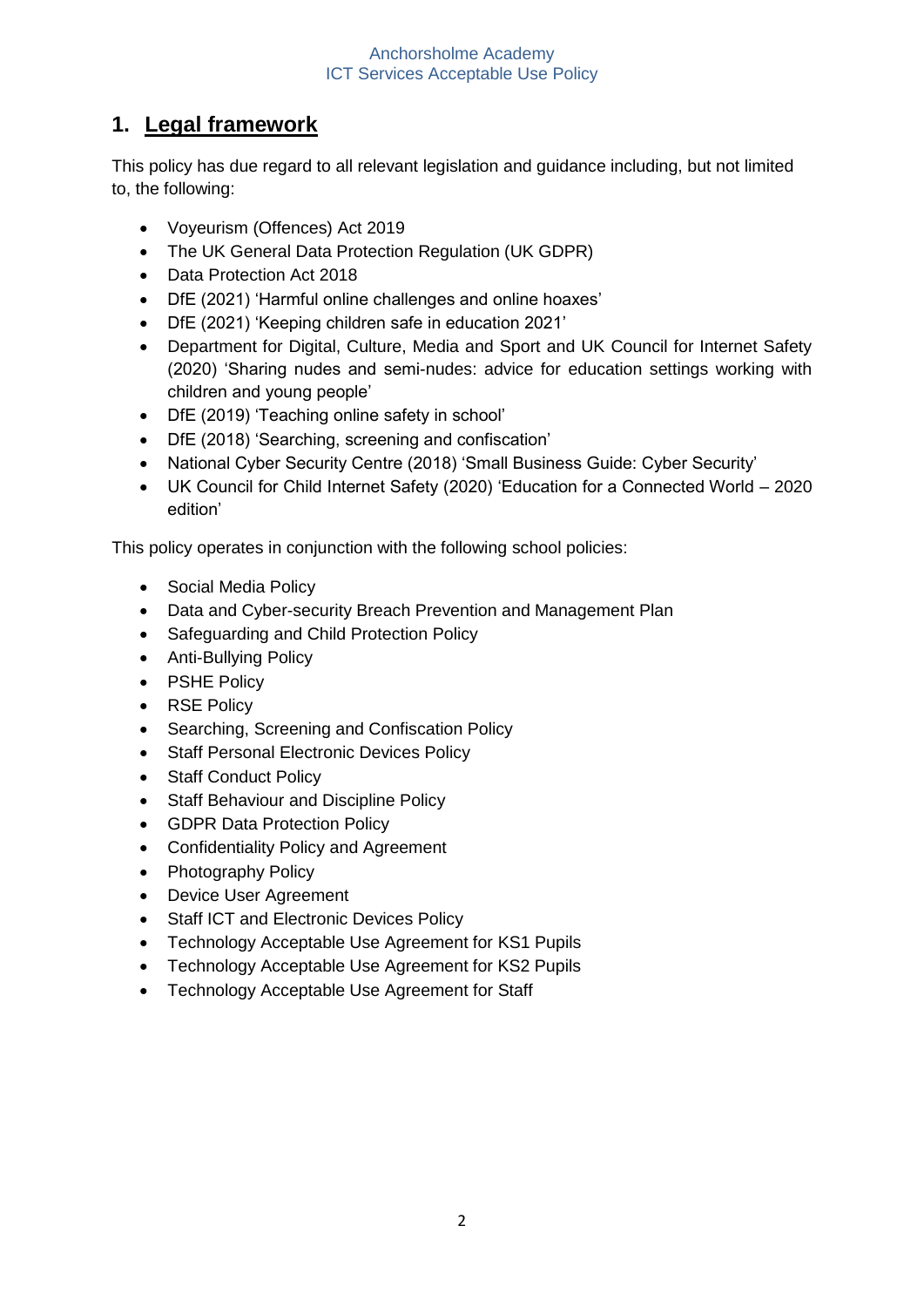## **2. Roles and responsibilities**

The governing board is responsible for:

- Ensuring that this policy is effective and complies with relevant laws and statutory guidance.
- Ensuring the DSL's remit covers online safety.
- Reviewing this policy on an annual basis.
- Ensuring their own knowledge of online safety issues is up-to-date.
- Ensuring all staff undergo safeguarding and child protection training, including online safety, at induction.
- Ensuring that there are appropriate filtering and monitoring systems in place.
- Ensuring that all relevant school policies have an effective approach to planning for, and responding to, online challenges and hoaxes embedded within them.

The headteacher is responsible for:

- Ensuring that online safety is a running and interrelated theme throughout the school's policies and procedures, including in those related to the curriculum, teacher training and safeguarding.
- Supporting the DSL and the deputy DSL by ensuring they have enough time and resources to carry out their responsibilities in relation to online safety.
- Ensuring staff receive regular, up-to-date and appropriate online safety training and information as part of their induction and safeguarding training.
- Ensuring online safety practices are audited and evaluated.
- Supporting staff to ensure that online safety is embedded throughout the curriculum so that all pupils can develop an appropriate understanding of online safety.
- Organising engagement with parents to keep them up-to-date with current online safety issues and how the school is keeping pupils safe.
- Working with the ICT Manager, DSL and governing board to update this policy on an annual basis.

The DSL is responsible for:

- Taking the lead responsibility for online safety in the school.
- Acting as the named point of contact within the school on all online safeguarding issues.
- Undertaking training so they understand the risks associated with online safety and can recognise additional risks that pupils with SEND face online.
- Liaising with relevant members of staff on online safety matters, e.g. the SENCO and the ICT Manager.
- Ensuring online safety is recognised as part of the school's safeguarding responsibilities and that a coordinated approach is implemented.
- Ensuring safeguarding is considered in the school's approach to remote learning.
- Ensuring appropriate referrals are made to external agencies, as required.
- Keeping up-to-date with current research, legislation and online trends.
- Coordinating the school's participation in local and national online safety events, e.g. Safer Internet Day.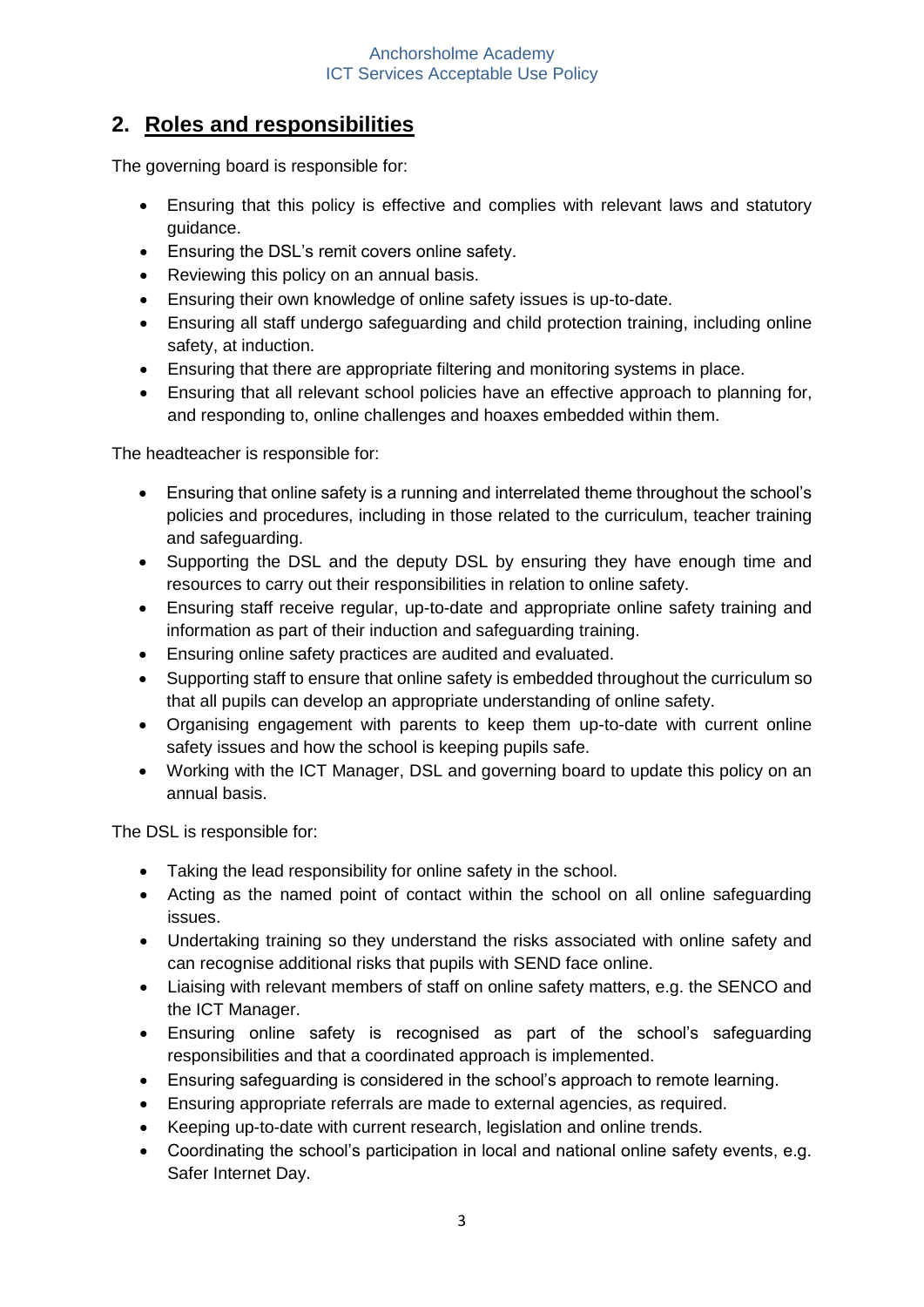- Establishing a procedure for reporting online safety incidents and inappropriate internet use, both by pupils and staff.
- Ensuring all members of the school community understand the reporting procedure.
- Maintaining records of reported online safety concerns as well as the actions taken in response to concerns.
- Monitoring online safety incidents to identify trends and any gaps in the school's provision, and using this data to update the school's procedures.
- Working with the headteacher and governing board to update this policy on an annual basis.

The ICT manager is responsible for:

- Providing technical support in the development and implementation of the school's online safety policies and procedures.
- Implementing appropriate security measures as directed by the headteacher.
- Ensuring that the school's filtering and monitoring systems are updated as appropriate.

All staff members are responsible for:

- Taking responsibility for the security of ICT systems and electronic data they use or have access to.
- Modelling good online behaviours.
- Maintaining a professional level of conduct in their personal use of technology.
- Having an awareness of online safety issues.
- Ensuring they are familiar with, and understand, the indicators that pupils may be unsafe online.
- Reporting concerns in line with the school's reporting procedure.
- Where relevant to their role, ensuring online safety is embedded in their teaching of the curriculum.

Pupils are responsible for:

- Adhering to the Acceptable Use Agreement and other relevant policies.
- Seeking help from school staff if they are concerned about something they or a peer have experienced online.
- Reporting online safety incidents and concerns in line with the procedures within this policy.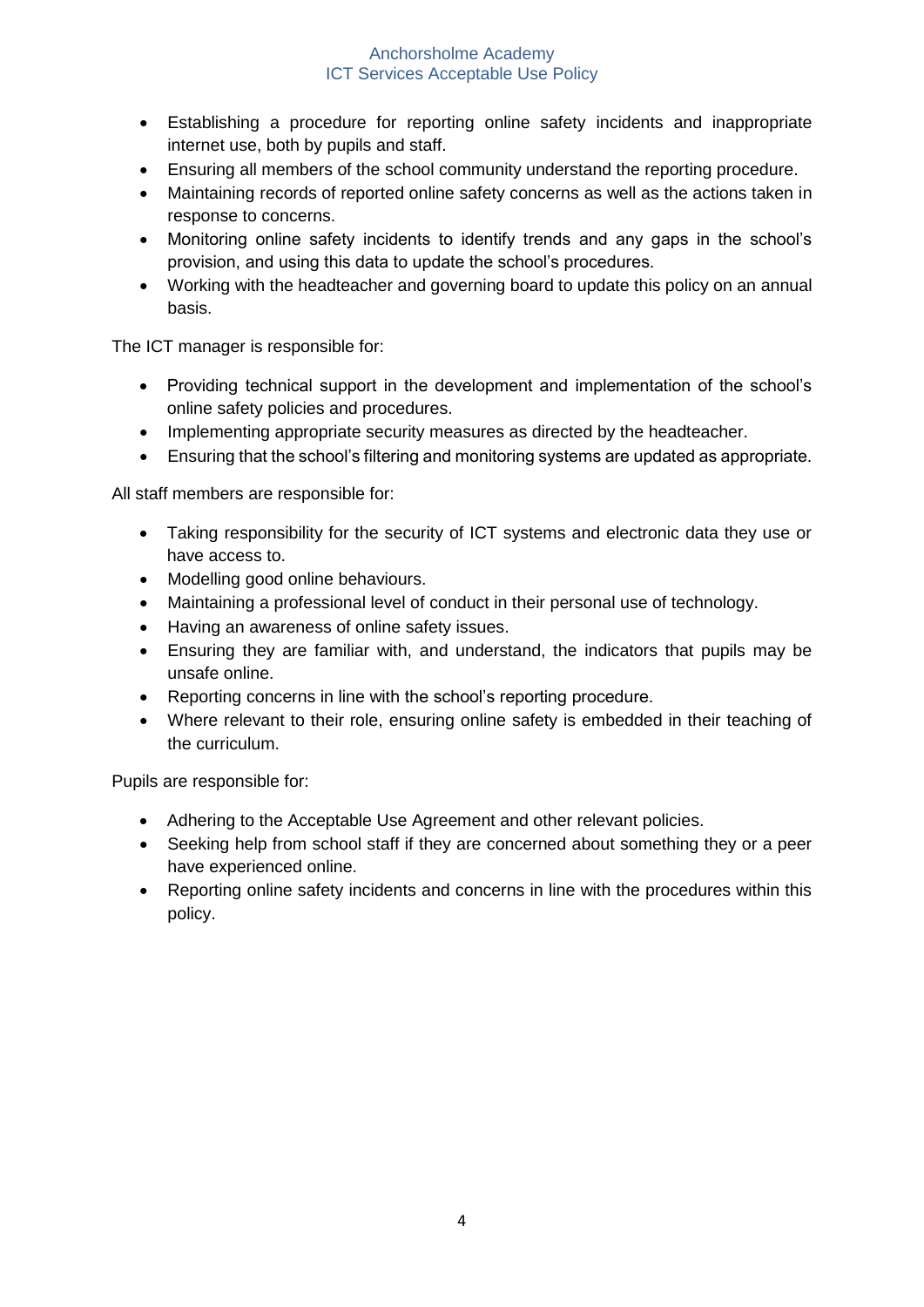## **3. Managing online safety**

All staff will be aware that technology is a significant component in many safeguarding and wellbeing issues affecting young people, particularly owing to the rise of social media and the increased prevalence of children using the internet.

The DSL has overall responsibility for the school's approach to online safety, with support from deputies and the headteacher where appropriate, and will ensure that there are strong processes in place to handle any concerns about pupils' safety online.

The importance of online safety is integrated across all school operations in the following ways:

- Staff receive regular email updates regarding online safety information and any changes to online safety guidance or legislation
- Online safety is integrated into learning throughout the curriculum

#### **Handling online safety concerns**

Any disclosures made by pupils to staff members about online abuse, harassment or exploitation, whether they are the victim or disclosing on behalf of another child, will be handled in line with the Child Protection and Safeguarding Policy.

Concerns regarding a staff member's online behaviour are reported to the headteacher, who decides on the best course of action in line with the relevant policies, e.g. the Staff Code of Conduct, Allegations of Abuse Against Staff Policy, and Disciplinary Policy and Procedures. If the concern is about the headteacher, it is reported to the chair of governors.

Concerns regarding a pupil's online behaviour are reported to the DSL, who investigates concerns with relevant staff members, e.g. the headteacher and the ICT Manager, and manages concerns in accordance with relevant policies depending on their nature, e.g. the Behavioural Policy and Child Protection and Safeguarding Policy.

Where there is a concern that illegal activity has taken place, the headteacher contacts the police.

The school avoids unnecessarily criminalising pupils, e.g. calling the police, where criminal behaviour is thought to be inadvertent and as a result of ignorance or normal developmental curiosity, e.g. a pupil has taken and distributed indecent imagery of themselves. The DSL will decide in which cases this response is appropriate and will manage such cases in line with the Child Protection and Safeguarding Policy.

All online safety incidents and the school's response are recorded by the DSL.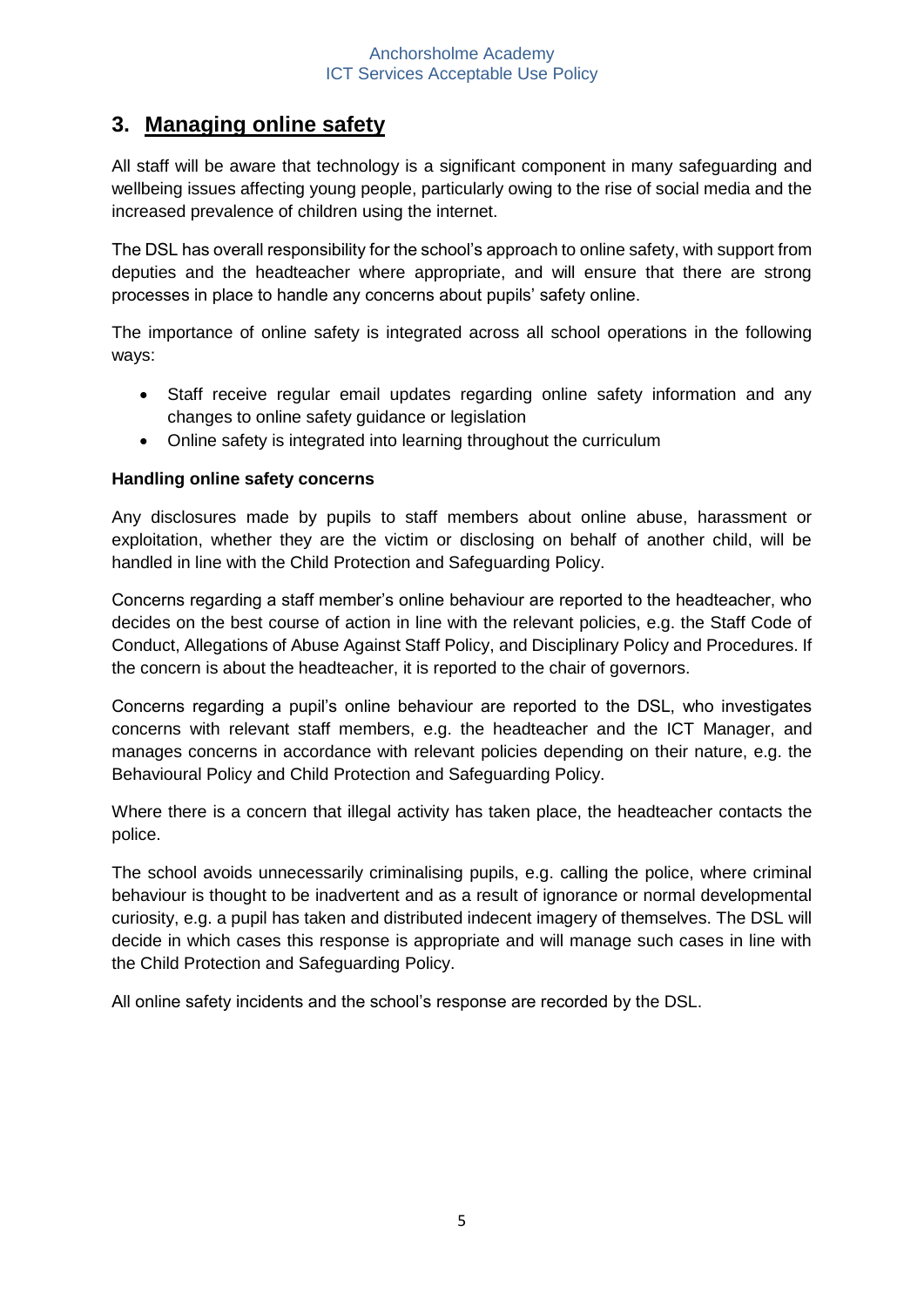## **4. Cyberbullying**

Cyberbullying can include the following:

- Threatening, intimidating or upsetting text messages
- Threatening or embarrassing pictures and video clips sent via mobile phone cameras
- Silent or abusive phone calls or using the victim's phone to harass others, to make them think the victim is responsible
- Threatening or bullying emails, possibly sent using a pseudonym or someone else's name
- Menacing or upsetting responses to someone in a chatroom
- Unpleasant messages sent via instant messaging
- Unpleasant or defamatory information posted to blogs, personal websites and social networking sites, e.g. Facebook

Cyberbullying against pupils or staff is not tolerated under any circumstances. Incidents of cyberbullying are dealt with quickly and effectively wherever they occur in line with the Antibullying Policy.

## **5. Peer-on-peer sexual abuse and harassment**

Pupils may also use the internet and technology as a vehicle for sexual abuse and harassment. Staff will understand that this abuse can occur both in and outside of school and off and online, and will remain aware that pupils are less likely to report concerning online sexual behaviours, particularly if they are using websites that they know adults will consider to be inappropriate for their age.

The following are examples of online harmful sexual behaviour of which staff will be expected to be aware:

- Threatening, facilitating or encouraging sexual violence
- Upskirting, i.e. taking a picture underneath a person's clothing without consent and with the intention of viewing their genitals, breasts or buttocks
- Sexualised online bullying, e.g. sexual jokes or taunts
- Unwanted and unsolicited sexual comments and messages
- Consensual or non-consensual sharing of sexualised imagery

Staff will be aware that creating, possessing, and distributing indecent imagery of other children, i.e. individuals under the age of 18, is a criminal offence, even where the imagery is created, possessed, and distributed with the permission of the child depicted, or by the child themselves.

The school responds to all concerns regarding online peer-on-peer sexual abuse and harassment, regardless of whether the incident took place on the school premises or using school-owned equipment. Concerns regarding online peer-on-peer abuse are reported to the DSL, who will investigate the matter in line with the Peer-on-peer Abuse Policy and the Child Protection and Safeguarding Policy.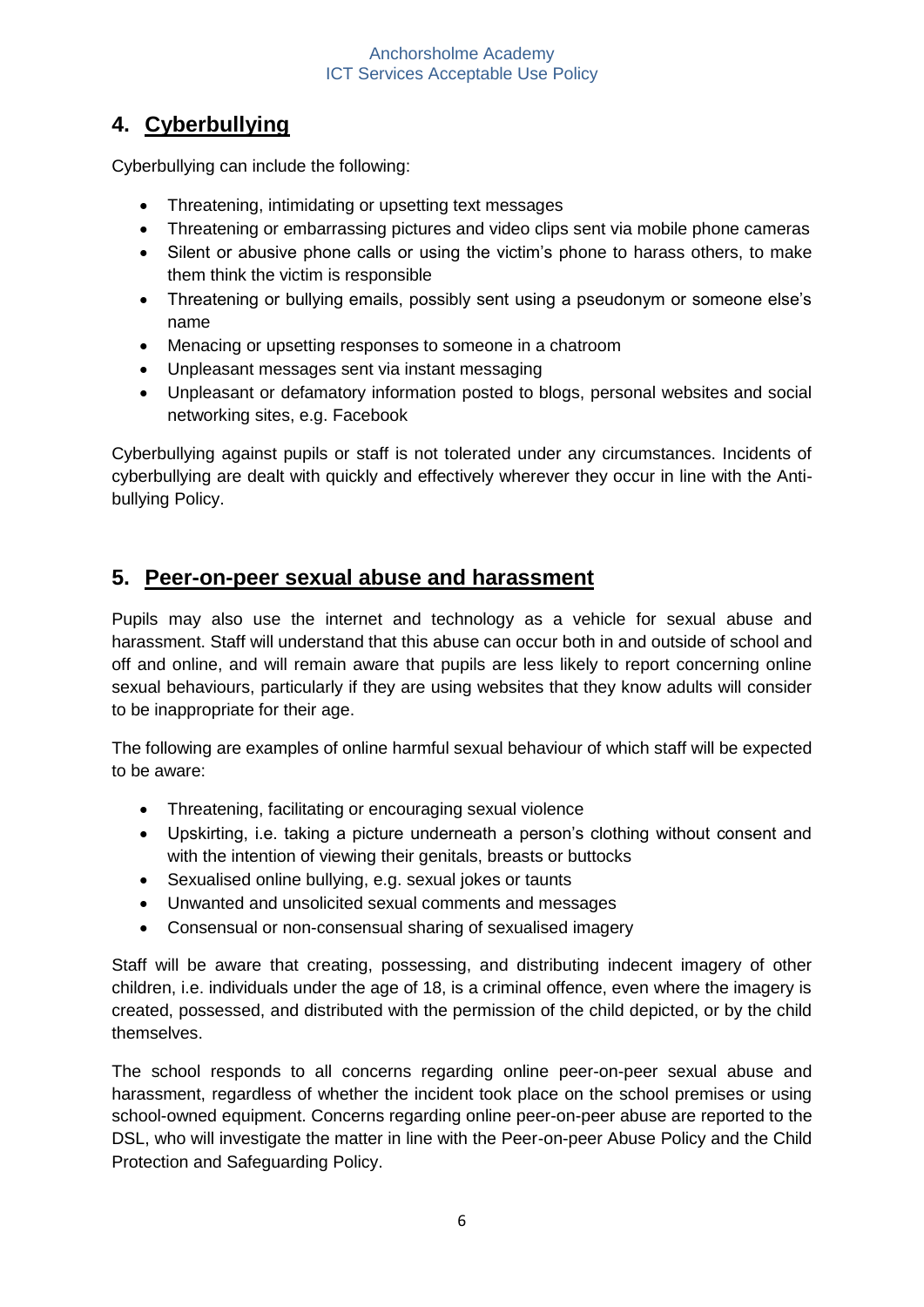## **6. Grooming and exploitation**

Grooming is defined as the situation whereby an adult builds a relationship, trust and emotional connection with a child with the intention of manipulating, exploiting and/or abusing them.

Staff will be aware that grooming often takes place online and that pupils who are being groomed are commonly unlikely to report this behaviour for many reasons, including the following:

- The pupil believes they are talking to another child, when they are actually talking to an adult masquerading as someone younger with the intention of gaining their trust to abuse them.
- The pupil does not want to admit to talking to someone they met on the internet for fear of judgement, feeling embarrassed, or a lack of understanding from their peers or adults in their life.
- The pupil may have been manipulated into feeling a sense of dependency on their groomer due to the groomer's attempts to isolate them from friends and family.
- Talking to someone secretly over the internet may make the pupil feel 'special', particularly if the person they are talking to is older.
- The pupil may have been manipulated into feeling a strong bond with their groomer and may have feelings of loyalty, admiration, or love, as well as fear, distress and confusion.

Due to the fact pupils are less likely to report grooming than other online offences, it is particularly important that staff understand the indicators of this type of abuse. The DSL will ensure that online safety training covers online abuse, the importance of looking for signs of grooming, and what the signs of online grooming are, including:

- Being secretive about how they are spending their time.
- Having an older boyfriend or girlfriend, usually one that does not attend the school and whom their close friends have not met.
- Having money or new possessions, e.g. clothes and technological devices, that they cannot or will not explain.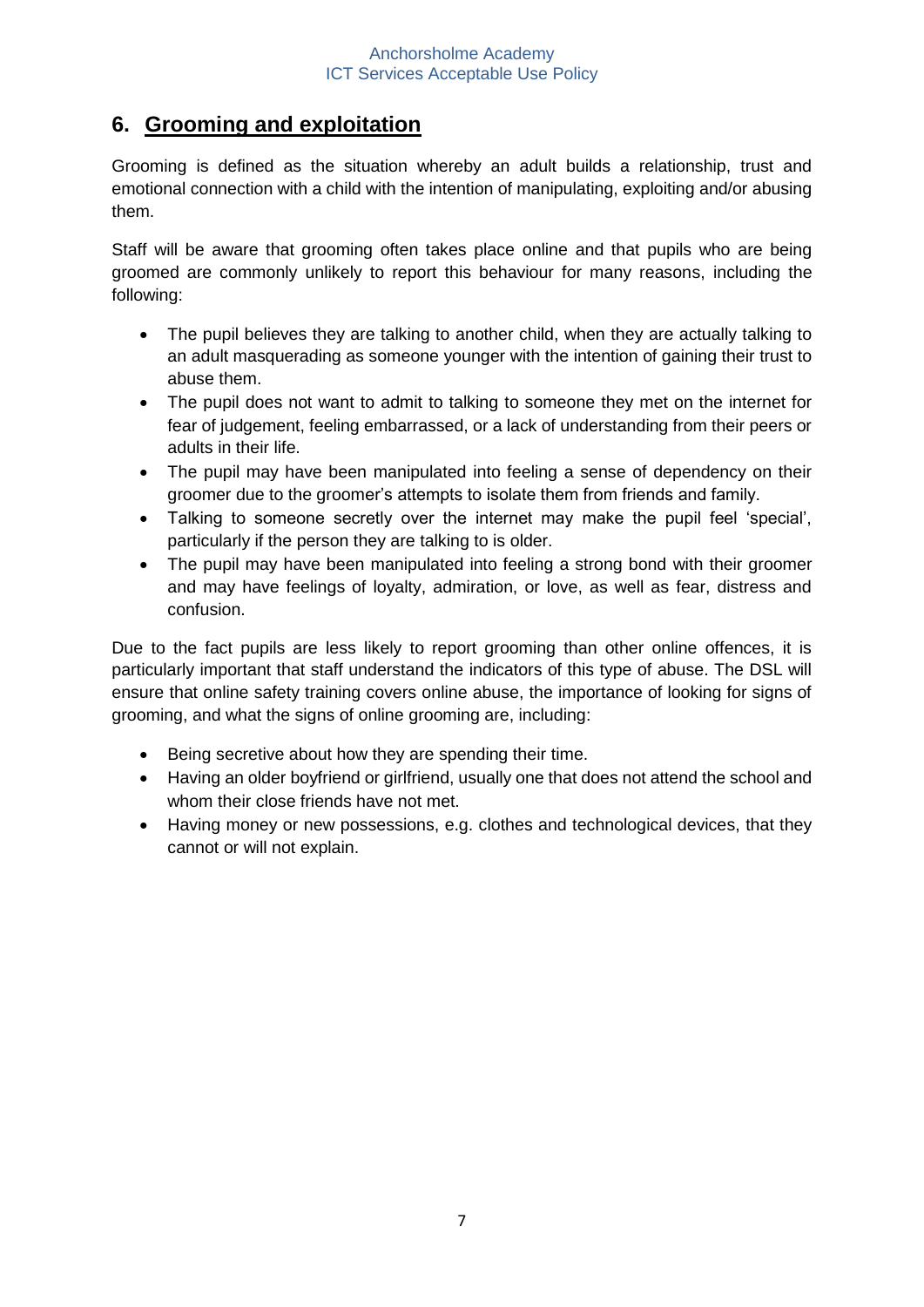#### **Child sexual exploitation (CSE) and child criminal exploitation (CCE)**

Although CSE often involves physical sexual abuse or violence, online elements may be prevalent, e.g. sexual coercion and encouraging children to behave in sexually inappropriate ways through the internet. In some cases, a pupil may be groomed online to become involved in a wider network of exploitation, e.g. the production of child pornography or forced child prostitution and sexual trafficking.

CCE is a form of exploitation in which children are forced or manipulated into committing crimes for the benefit of their abuser, e.g. drug transporting, shoplifting and serious violence. While these crimes often take place in person, it is increasingly common for children to be groomed and manipulated into participating through the internet.

Where staff have any concerns about pupils with relation to CSE or CCE, they will bring these concerns to the DSL without delay, who will manage the situation in line with the Child Protection and Safeguarding Policy.

#### **Radicalisation**

Radicalisation is the process by which a person comes to support terrorism and extremist ideologies associated with terrorist groups. This process can occur through direct recruitment, e.g. individuals in extremist groups identifying, targeting and contacting young people with the intention of involving them in terrorist activity, or by exposure to violent ideological propaganda. Children who are targets for radicalisation are likely to be groomed by extremists online to the extent that they believe the extremist has their best interests at heart, making them more likely to adopt the same radical ideology.

Staff members will be aware of the factors which can place certain pupils at increased vulnerability to radicalisation, as outlined in the Prevent Duty Policy. Staff will be expected to exercise vigilance towards any pupils displaying indicators that they have been, or are being, radicalised.

Where staff have a concern about a pupil relating to radicalisation, they will report this to the DSL without delay, who will handle the situation in line with the Prevent Duty Policy.

#### **7. Mental health**

The internet, particularly social media, can be the root cause of a number of mental health issues in pupils, e.g. low self-esteem and suicidal ideation.

Staff will be aware that online activity both in and outside of school can have a substantial impact on a pupil's mental state, both positively and negatively. The DSL will ensure that training is available to help ensure that staff members understand popular social media sites and terminology, the ways in which social media and the internet in general can impact mental health, and the indicators that a pupil is suffering from challenges in their mental health. Concerns about the mental health of a pupil will be dealt with in line with the Social, Emotional and Mental Health (SEMH) Policy.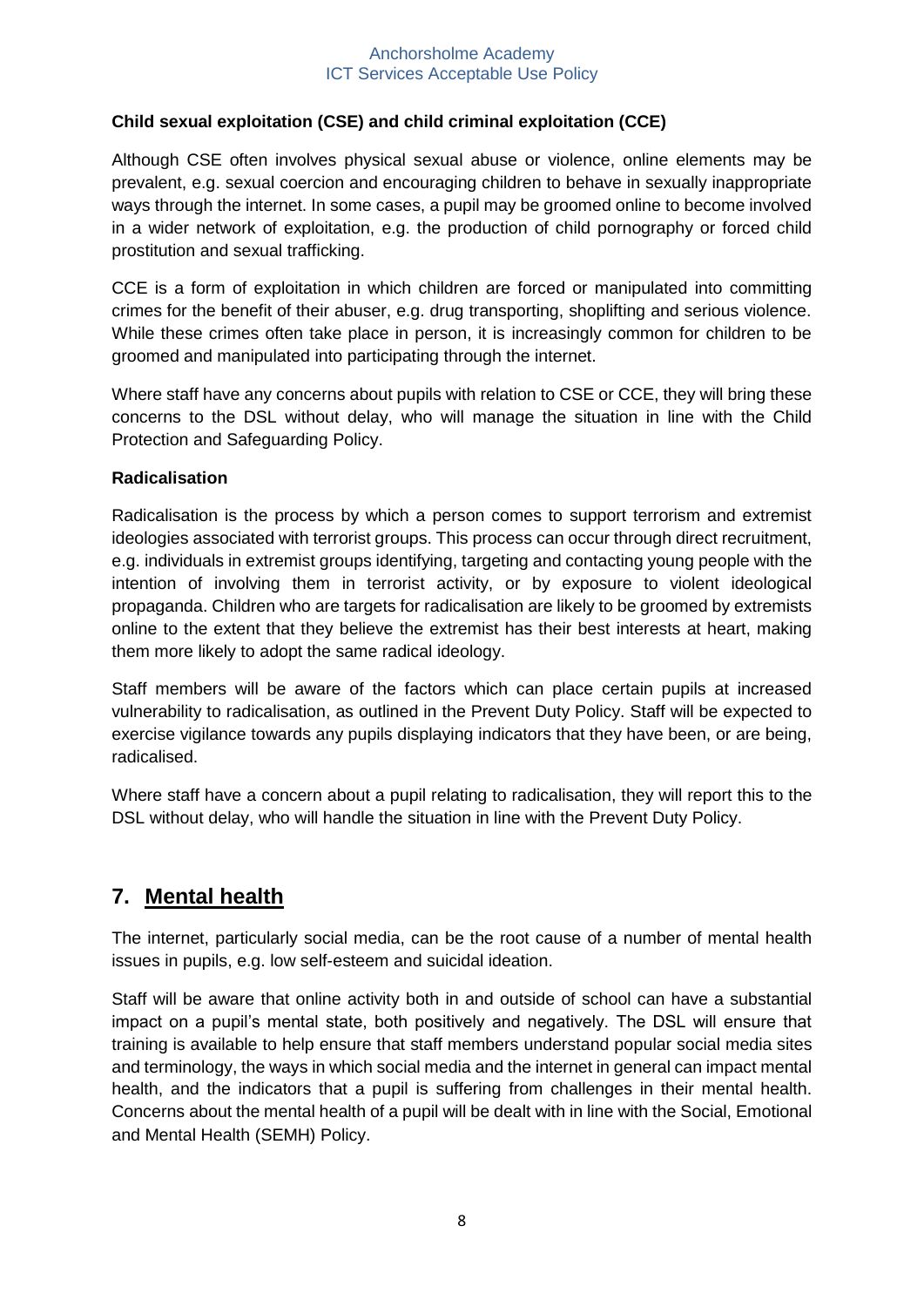## **8. Online hoaxes and harmful online challenges**

For the purposes of this policy, an **"online hoax"** is defined as a deliberate lie designed to seem truthful, normally one that is intended to scaremonger or to distress individuals who come across it, spread on online social media platforms.

For the purposes of this policy, **"harmful online challenges"** refers to challenges that are targeted at young people and generally involve users recording themselves participating in an online challenge, distributing the video through social media channels and daring others to do the same. Although many online challenges are harmless, an online challenge becomes harmful when it could potentially put the participant at risk of harm, either directly as a result of partaking in the challenge itself or indirectly as a result of the distribution of the video online – the latter will usually depend on the age of the pupil and the way in which they are depicted in the video.

Where staff suspect there may be a harmful online challenge or online hoax circulating amongst pupils in the school, they will report this to the DSL immediately.

The DSL will conduct a case-by-case assessment for any harmful online content brought to their attention, establishing the scale and nature of the possible risk to pupils, and whether the risk is one that is localised to the school or the local area, or whether it extends more widely across the country. Where the harmful content is prevalent mainly in the local area, the DSL will consult with the LA about whether quick local action can prevent the hoax or challenge from spreading more widely.

Prior to deciding how to respond to a harmful online challenge or hoax, the DSL and the headteacher will decide whether each proposed response is:

- In line with any advice received from a known, reliable source, e.g. the UK Safer Internet Centre, when fact-checking the risk of online challenges or hoaxes.
- Careful to avoid needlessly scaring or distressing pupils.
- Not inadvertently encouraging pupils to view the hoax or challenge where they would not have otherwise come across it, e.g. where content is explained to younger pupils but is almost exclusively being shared amongst older pupils.
- Proportional to the actual or perceived risk.
- Helpful to the pupils who are, or are perceived to be, at risk.
- Appropriate for the relevant pupils' age and developmental stage.
- Supportive.
- In line with the Child Protection and Safeguarding Policy.

Where the DSL's assessment finds an online challenge to be putting pupils at risk of harm, e.g. it encourages children to participate in age-inappropriate activities that could increase safeguarding risks or become a child protection concern, they will ensure that the challenge is directly addressed to the relevant pupils, e.g. those within a particular age range that is directly affected or even to individual children at risk where appropriate.

The DSL and headteacher will only implement a school-wide approach to highlighting potential harms of a hoax or challenge when the risk of needlessly increasing pupils' exposure to the risk is considered and mitigated as far as possible.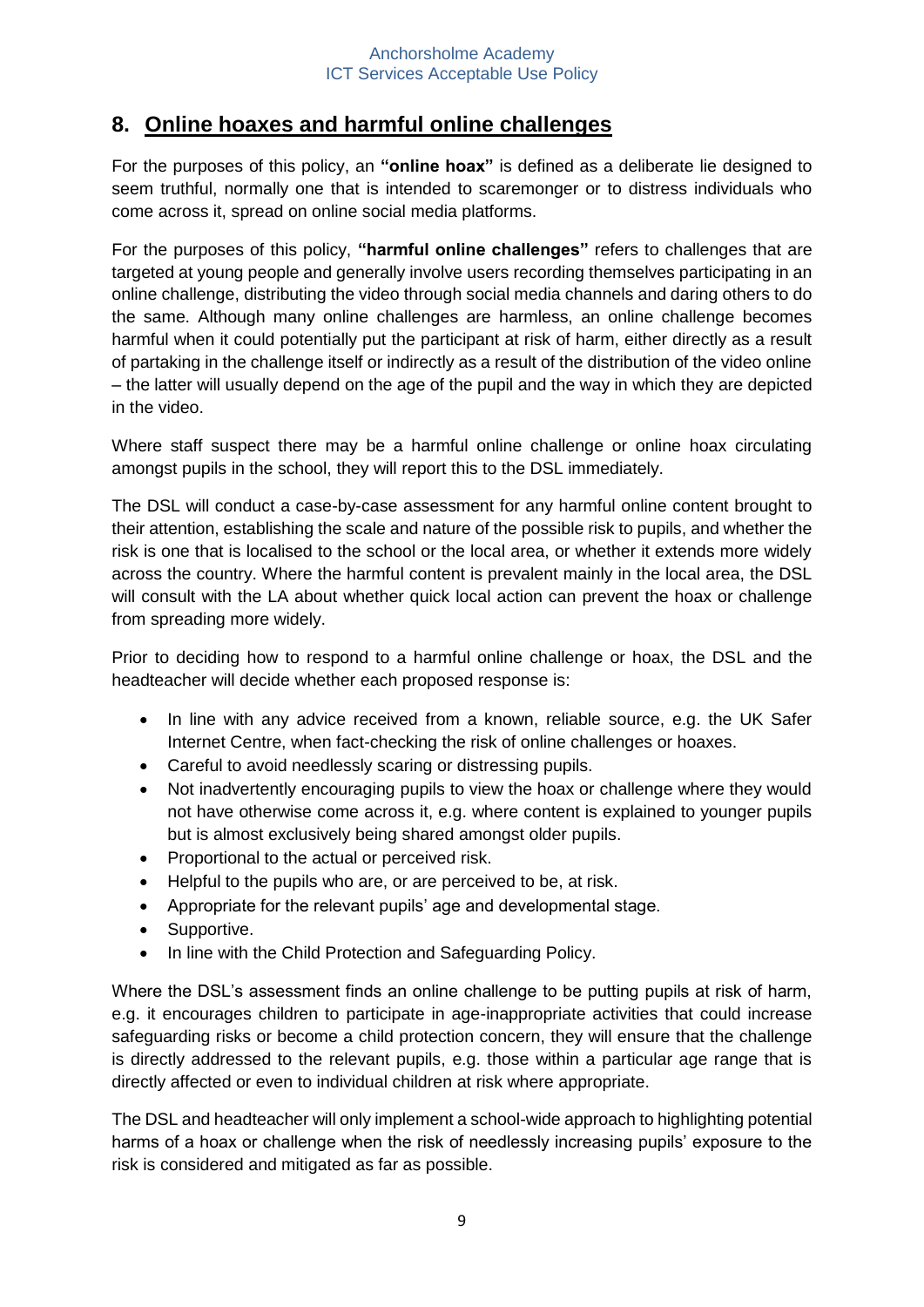## **9. Cyber-crime**

Cyber-crime is criminal activity committed using computers and/or the internet. There are two key categories of cyber-crime:

- **Cyber-enabled** these crimes can be carried out offline; however, are made easier and can be conducted at higher scales and speeds online, e.g. fraud, purchasing and selling of illegal drugs, and sexual abuse and exploitation.
- **Cyber-dependent**  these crimes can only be carried out online or by using a computer, e.g. making, supplying or obtaining malware, illegal hacking, and 'booting', which means overwhelming a network, computer or website with internet traffic to render it unavailable.

The school will factor into its approach to online safety the risk that pupils with a particular affinity or skill in technology may become involved, whether deliberately or inadvertently, in cyber-crime. Where there are any concerns about a pupil's use of technology and their intentions with regard to using their skill and affinity towards it, the DSL will consider a referral to the Cyber Choices programme, which aims to intervene where children are at risk of committing cyber-crime and divert them to a more positive use of their skills and interests.

The DSL and headteacher will ensure that pupils are taught, throughout the curriculum, how to use technology safely, responsibly and lawfully, and will ensure that pupils cannot access sites or areas of the internet that may encourage them to stray from lawful use of technology, e.g. the 'dark web', on school-owned devices or on school networks through the use of appropriate firewalls.

## **10.Online safety training for staff**

The DSL ensures that all safeguarding training given to staff includes elements of online safety, including how the internet can facilitate abuse and exploitation. All staff will be made aware that pupils are at risk of abuse, by their peers and by adults, online as well as in person, and that, often, abuse will take place concurrently via online channels and in daily life.

Information about the school's full responses to online safeguarding incidents can be found in the Anti-bullying Policy, the Peer-on-peer Abuse Policy and the Child Protection and Safeguarding Policy.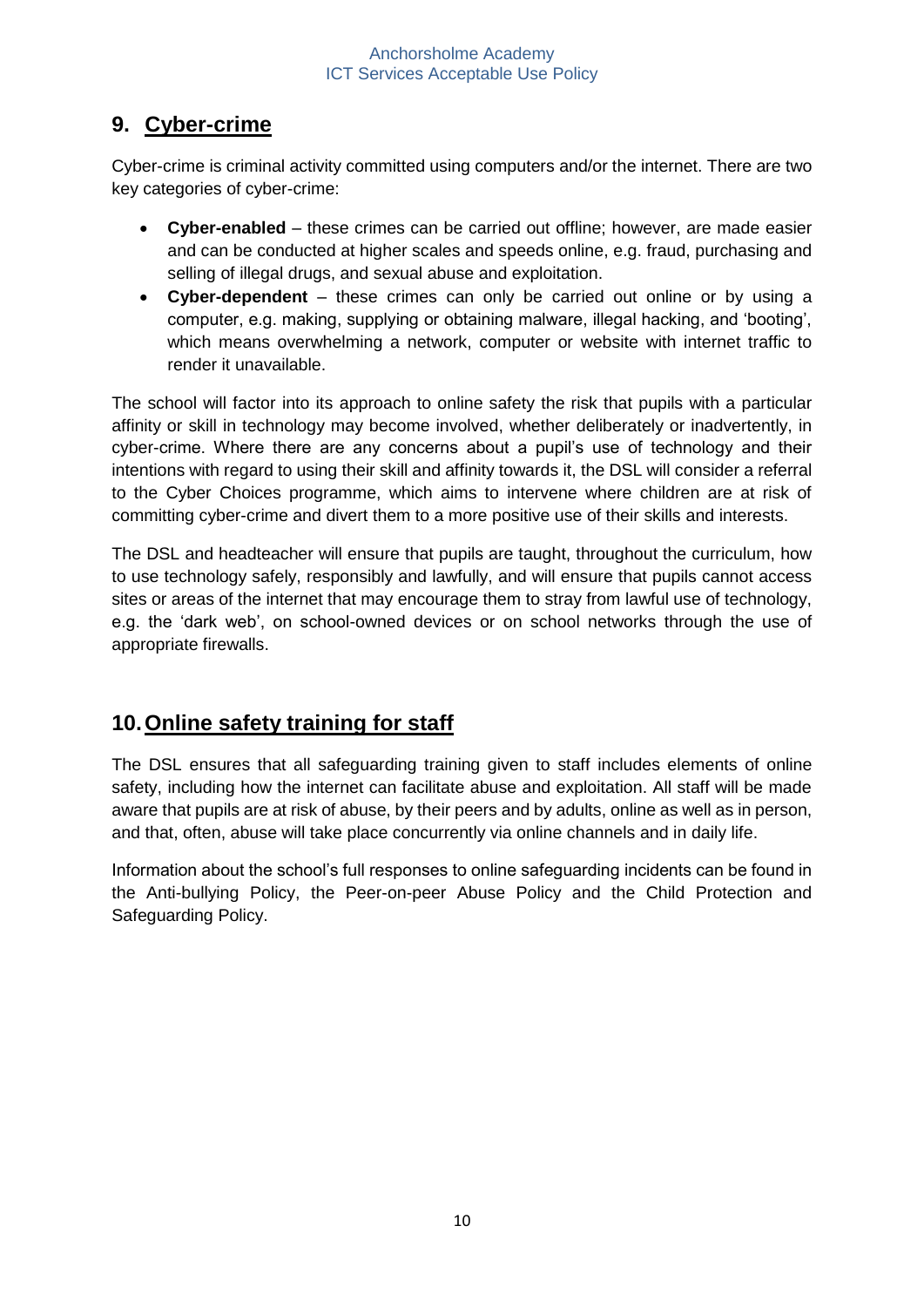## **11.Online safety and the curriculum**

Online safety is embedded throughout the curriculum; however, it is particularly addressed in the following subjects:

**[List the subjects in which your school specifically covers online safety – examples have been provided for you.]**

- RSE
- Health education
- PSHE
- **•** Citizenship
- ICT

Online safety teaching is always appropriate to pupils' ages and developmental stages.

Pupils are taught the underpinning knowledge and behaviours that can help them to navigate the online world safely and confidently regardless of the device, platform or app they are using. The underpinning knowledge and behaviours pupils learn through the curriculum include the following:

- How to evaluate what they see online
- How to recognise techniques used for persuasion
- What healthy and respectful relationships, including friendships, look like
- Body confidence and self-esteem
- Consent, e.g. with relation to the sharing of indecent imagery or online coercion to perform sexual acts
- Acceptable and unacceptable online behaviour
- How to identify online risks
- How and when to seek support
- How to identify when something is deliberately deceitful or harmful
- How to recognise when something they are being asked to do puts them at risk or is age-inappropriate

The online risks pupils may face online are always considered when developing the curriculum. The risks that are considered and how they are covered in the curriculum can be found in Appendix A of this policy.

The DSL is involved with the development of the school's online safety curriculum. Pupils will be consulted on the online safety curriculum, where appropriate, due to their unique knowledge of the kinds of websites they and their peers frequent and the kinds of behaviours in which they engage online.

The school recognises that, while any pupil can be vulnerable online, there are some pupils who may be more susceptible to online harm or have less support from family and friends in staying safe online, e.g. pupils with SEND and LAC. Relevant members of staff, e.g. the SENCO and designated teacher for LAC, work together to ensure the curriculum is tailored so these pupils receive the information and support they need.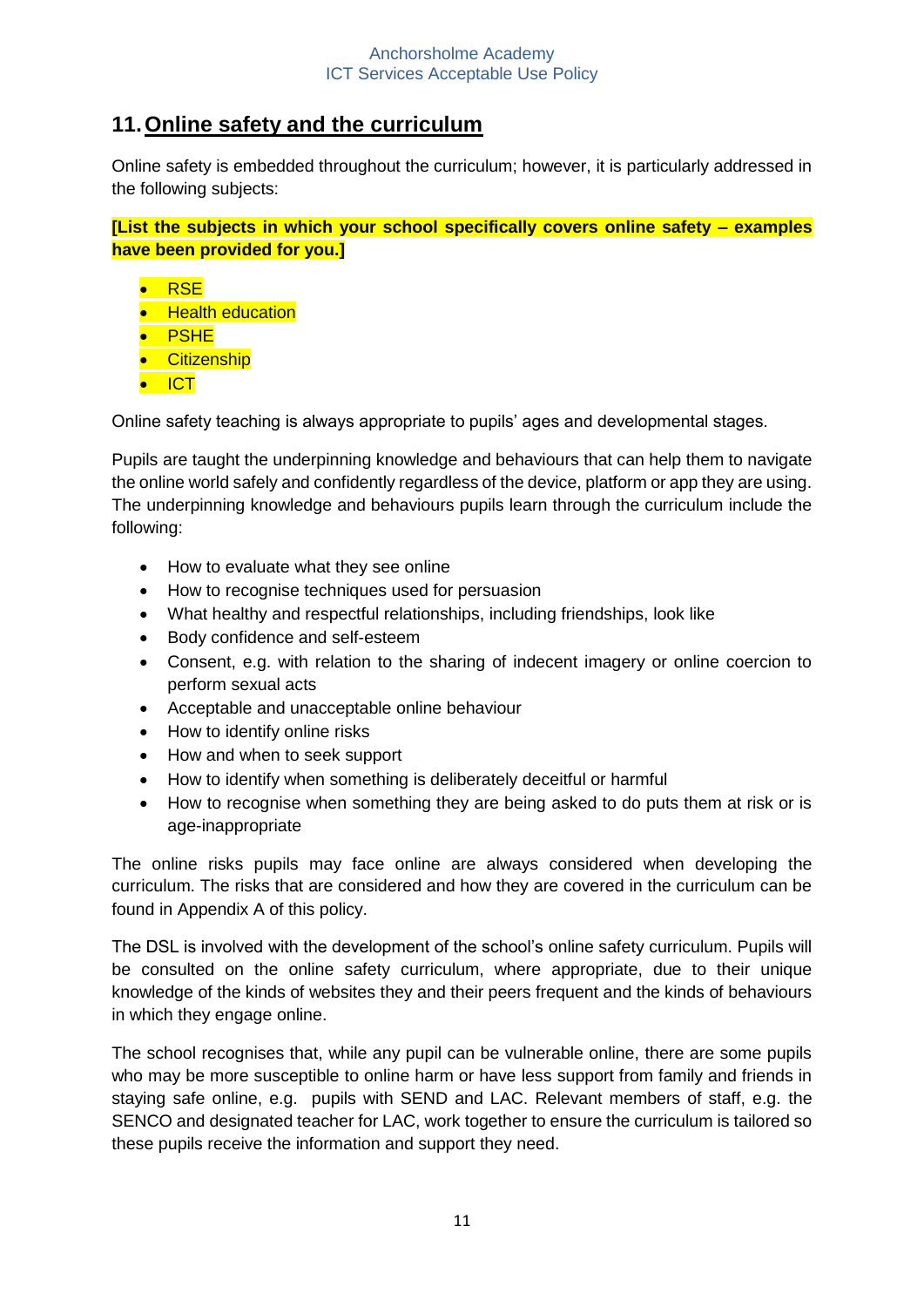The school will also endeavour to take a more personalised or contextualised approach to teaching about online safety for more susceptible children, and in response to instances of harmful online behaviour from pupils.

Class teachers review external resources prior to using them for the online safety curriculum, to ensure they are appropriate for the cohort of pupils. When reviewing these resources, the following questions are asked:

- Where does this organisation get their information from?
- What is their evidence base?
- Have they been externally quality assured?
- What is their background?
- Are they age-appropriate for pupils?
- Are they appropriate for pupils' developmental stage?

External visitors may be invited into school to help with the delivery of certain aspects of the online safety curriculum. The headteacher and DSL decide when it is appropriate to invite external groups into school and ensure the visitors selected are appropriate.

Before conducting a lesson or activity on online safety, the class teacher and DSL consider the topic that is being covered and the potential that pupils in the class have suffered or may be suffering from online abuse or harm in this way. The DSL advises the staff member on how to best support any pupil who may be especially impacted by a lesson or activity. Lessons and activities are planned carefully so they do not draw attention to a pupil who is being or has been abused or harmed online, to avoid publicising the abuse.

During an online safety lesson or activity, the class teacher ensures a safe environment is maintained in which pupils feel comfortable to say what they feel and ask questions, and are not worried about getting into trouble or being judged.

If a staff member is concerned about anything pupils raise during online safety lessons and activities, they will make a report in line with the Child Protection and Safeguarding Policy.

If a pupil makes a disclosure to a member of staff regarding online abuse following a lesson or activity, the staff member will follow the reporting procedure outlined in the Child Protection and Safeguarding Policy.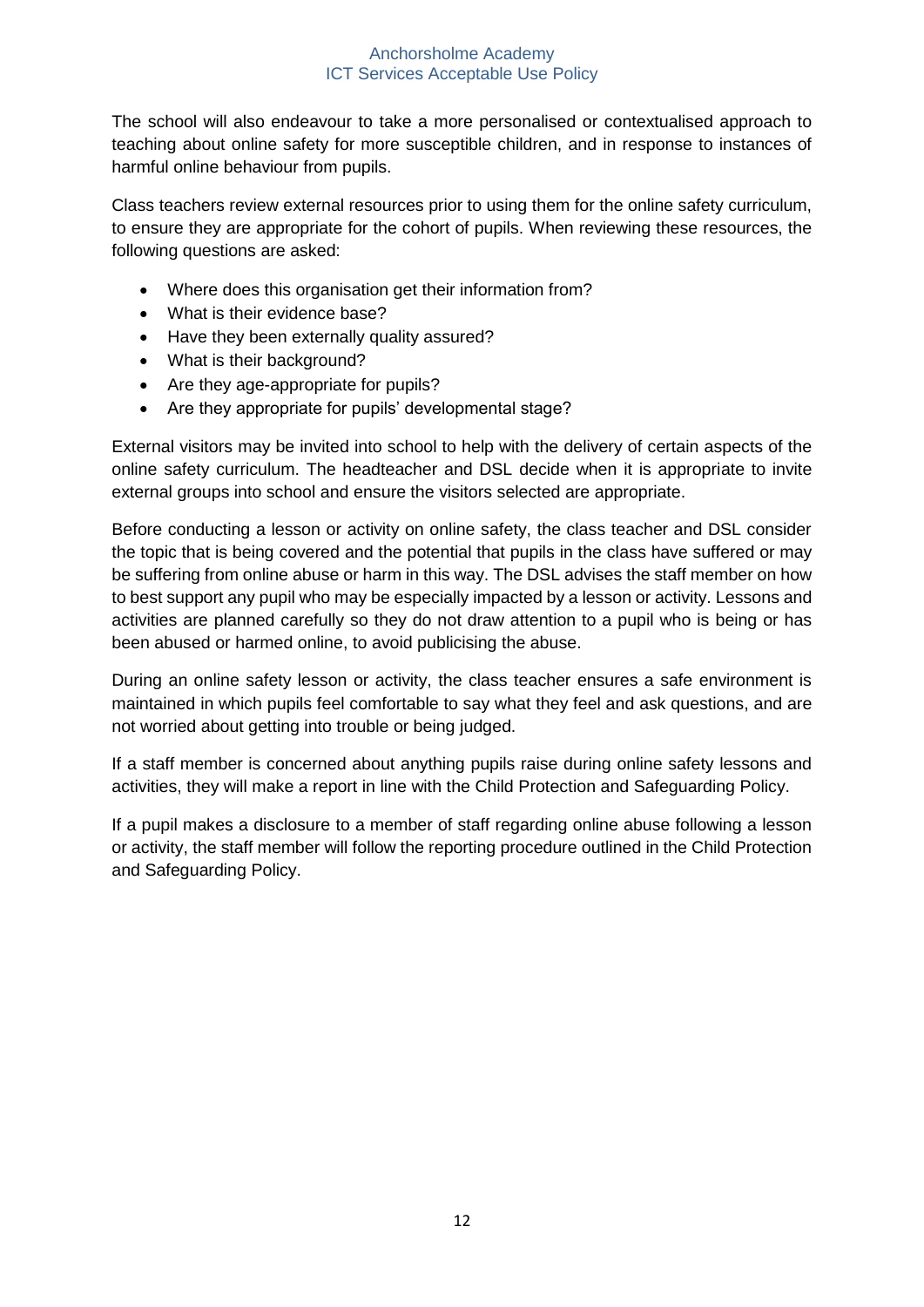## **12.Use of technology in the classroom**

A wide range of technology is used during lessons, including the following:

- Computers
- Laptops
- Tablets
- Online Accounts
- Cameras

Prior to using any websites, tools, apps or other online platforms in the classroom, or recommending that pupils use these platforms at home, the class teacher always reviews and evaluates the resource. Class teachers ensure that any internet-derived materials are used in line with copyright law.

Pupils are supervised when using online materials during lesson time – this supervision is suitable to their age and ability.

## **13.Use of smart technology**

While the school recognises that the use of smart technology can have educational benefits, there are also a variety of associated risks which the school will ensure it manages.

Pupils will be educated on the acceptable and appropriate use of personal devices and will use technology in line with the school's Technology Acceptable Use Agreement for Pupils.

Staff will use all smart technology and personal technology in line with the school's Staff ICT and Electronic Devices Policy.

The school recognises that pupils' unlimited and unrestricted access to the internet via mobile phone networks means that some pupils may use the internet in a way which breaches the school's acceptable use of ICT agreement for pupils.

Inappropriate use of smart technology may include:

- Using mobile and smart technology to sexually harass, bully, troll or intimidate peers.
- Sharing indecent images, both consensually and non-consensually.
- Viewing and sharing pornography and other harmful content.

Pupils will not be permitted to use smart devices or any other personal technology whilst in the classroom.

Where it is deemed necessary, the school will ban pupil's use of personal technology whilst on school site.

Where there is a significant problem with the misuse of smart technology among pupils, the school will discipline those involved in line with the school's Behavioural Policy.

The school will hold assemblies, where appropriate, which address any specific concerns related to the misuse of smart technology and outline the importance of using smart technology in an appropriate manner.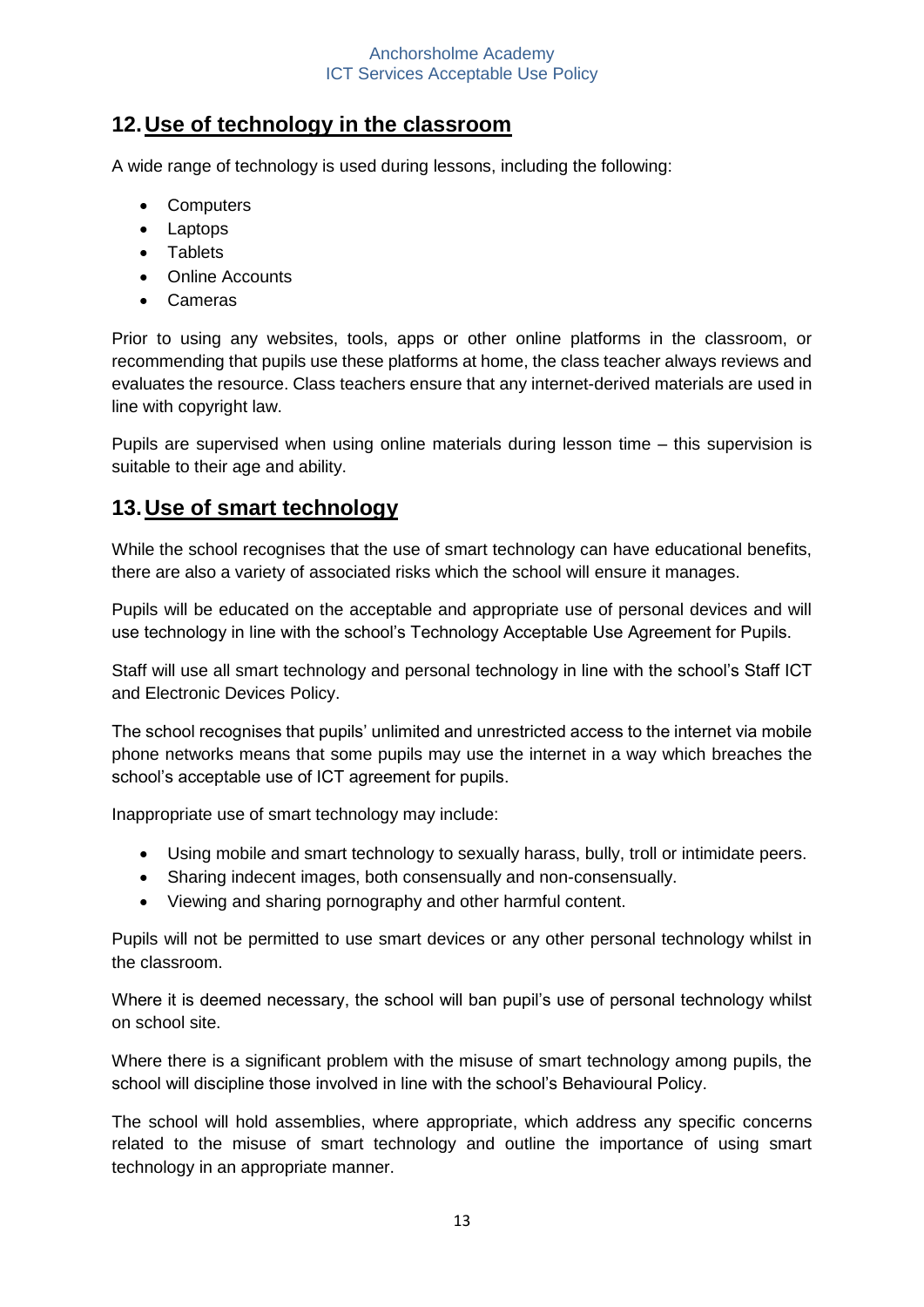The school will seek to ensure that it is kept up to date with the latest devices, platforms, apps, trends and related threats.

The school will consider the 4C's (content, contact, conduct and commerce) when educating pupils about the risks involved with the inappropriate use of smart technology and enforcing the appropriate disciplinary measures.

#### **14.Educating parents**

The school works in partnership with parents to ensure pupils stay safe online at school and at home. Parents are provided with information about the school's approach to online safety and their role in protecting their children. Parents are sent a copy of the Acceptable Use Agreement at the beginning of each academic year and are encouraged to go through this with their child to ensure their child understands the document and the implications of not following it.

Parents will be made aware of the various ways in which their children may be at risk online, including, but not limited to:

- Child sexual abuse, including grooming.
- Exposure to radicalising content.
- Sharing of indecent imagery of pupils, e.g. sexting.
- Cyberbullying.
- Exposure to age-inappropriate content, e.g. pornography.
- Exposure to harmful content, e.g. content that encourages self-destructive behaviour.

Parents will be informed of the ways in which they can prevent their child from accessing harmful content at home, e.g. by implementing parental controls to block age-inappropriate content.

Parental awareness regarding how they can support their children to be safe online is raised in the following ways:

**[Outline how you raise awareness of online safety issues to parents. Examples have been provided for you.]**

- Parents' evenings
- **•** Twilight training sessions
- **•** Newsletters
- Online resources

#### **15.Internet access**

Pupils, staff and other members of the school community are only granted access to the school's internet network once they have read and signed the Acceptable Use Agreement.  $\overline{A}$ record is kept of users who have been granted internet access in the office.

All staff members and visitors of the school community are encouraged to use the school's internet network, instead of 3G, 4G and 5G networks, as the network has appropriate filtering and monitoring to ensure individuals are using the internet appropriately.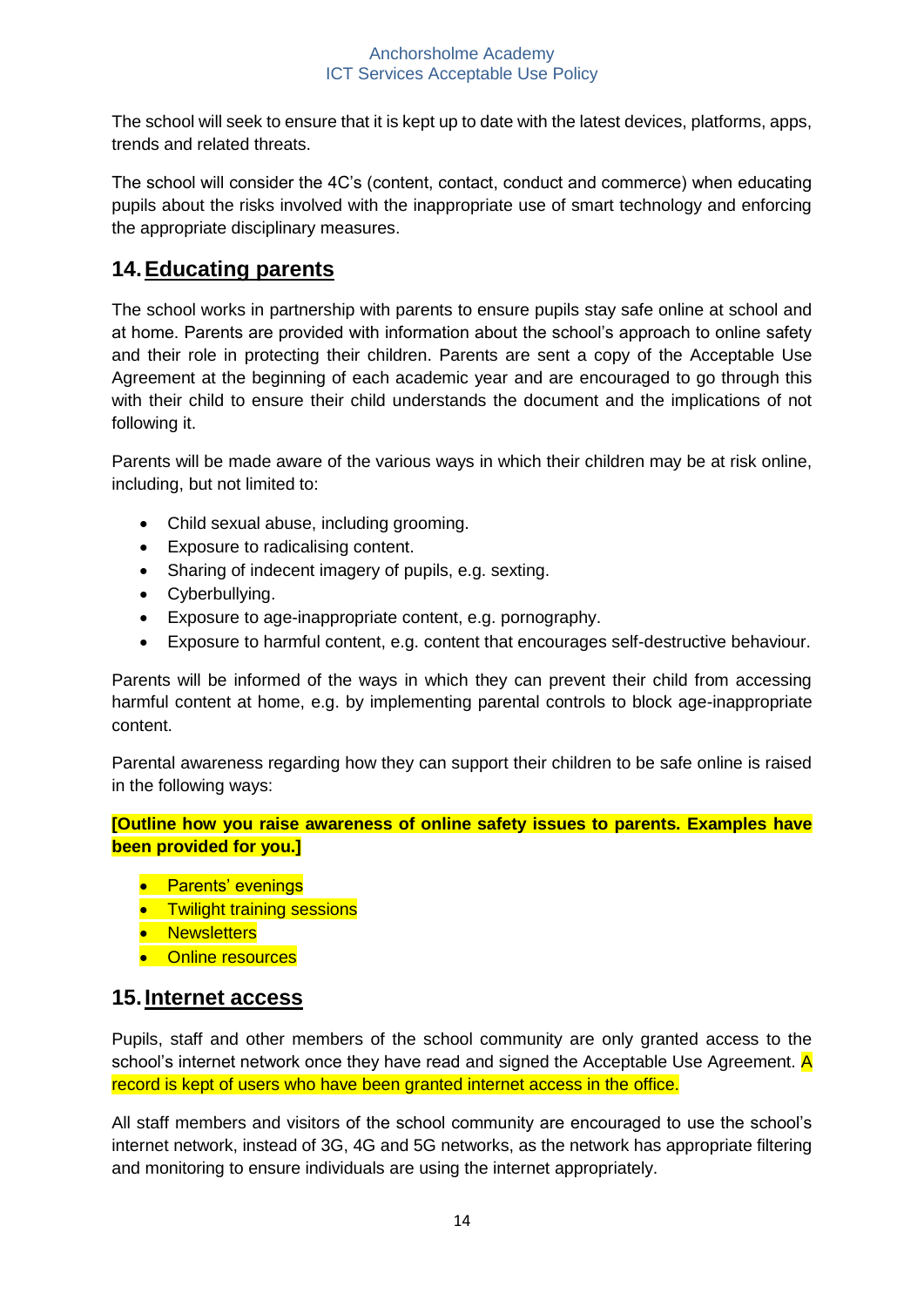## **16.Filtering and monitoring online activity**

The governing board ensures the school's ICT network has appropriate filters and monitoring systems in place. The governing board ensures 'over blocking' does not lead to unreasonable restrictions as to what pupils can be taught with regards to online teaching and safeguarding.

The headteacher and the ICT Manager undertake a risk assessment to determine what filtering and monitoring systems are required. The filtering and monitoring systems the school implements are appropriate to pupils' ages, the number of pupils using the network, how often pupils access the network, and the proportionality of costs compared to the risks. The ICT Manager undertake regular checks on the filtering and monitoring systems to ensure they are effective and appropriate.

Requests regarding making changes to the filtering system are directed to the ICT Manager in the first instance, if the ICT Manager has any concerns regarding the request, then the ICT Manager will redirect the request to the headteacher; and where appropriate, the DSL. Prior to making any changes to the filtering system, the ICT Manager will conduct a risk assessment. Reports of inappropriate websites or materials are made to the ICT Manager or the headteacher immediately, who investigates the matter and makes any necessary changes.

Deliberate breaches of the filtering system are reported to the headteacher, or DSL or the ICT Manager, who will escalate the matter appropriately. If a pupil has deliberately breached the filtering system, they will be disciplined in line with the Behaviour and Discipline Policy. If a member of staff has deliberately breached the filtering system, they will be disciplined in line with the Staff Conduct Policy.

If material that is believed to be illegal is accessed, inadvertently or deliberately, this material will be reported to the appropriate agency immediately, e.g. the Internet Watch Foundation (IWF), CEOP and/or the police.

The school's network and school-owned devices are appropriately monitored. All users of the network and school-owned devices are informed about how and why they are monitored. Concerns identified through monitoring are reported to the DSL who manages the situation in line with the Child Protection and Safeguarding Policy.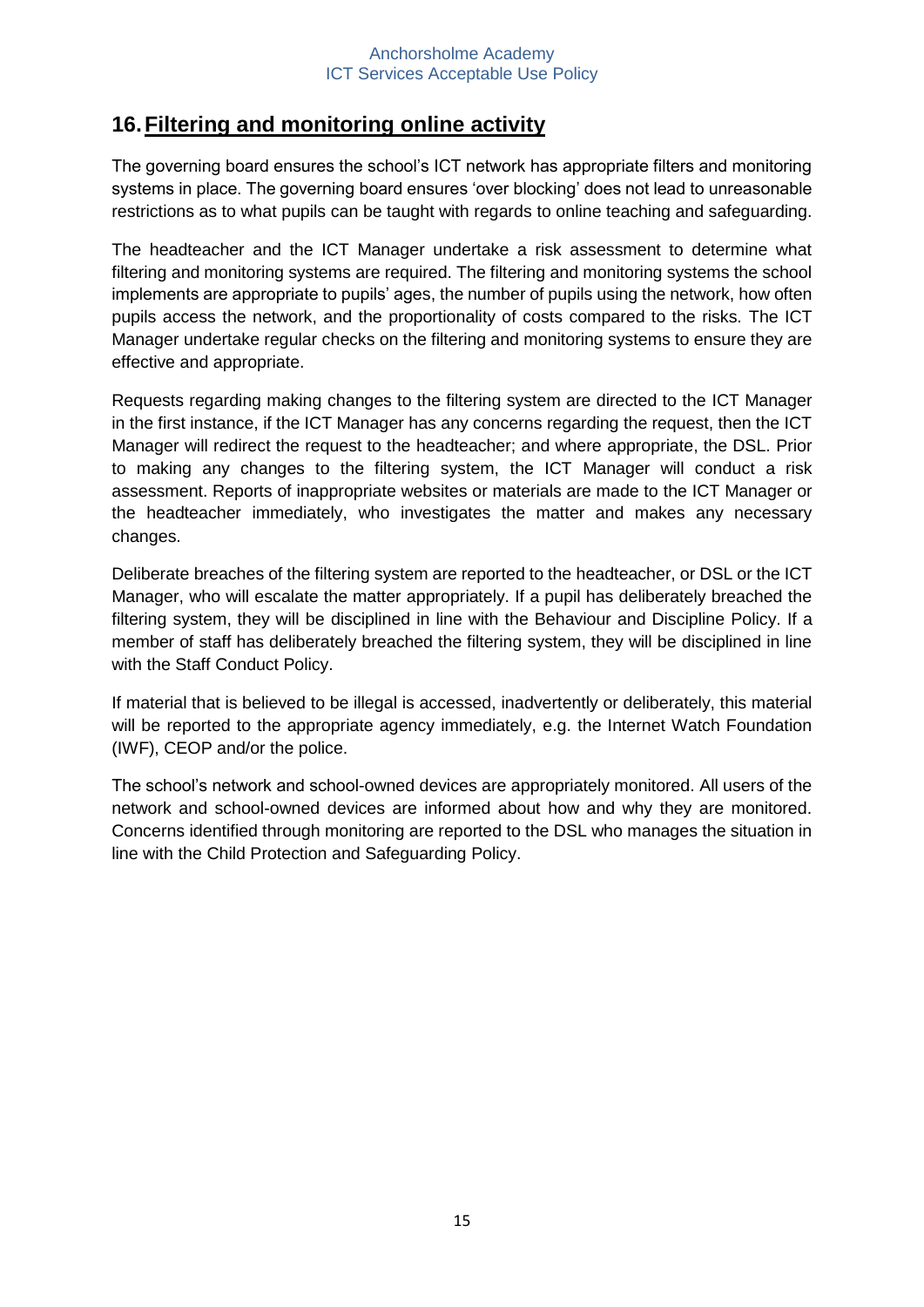## **17.Network security**

Technical security features, such as anti-virus software, are kept up-to-date and managed by the ICT Manager. Firewalls are switched on at all times. The ICT Manager review the firewalls on a regular basis to ensure they are running correctly, and to carry out any required updates.

Staff and pupils are advised not to download unapproved software or open unfamiliar email attachments, and are expected to report all malware and virus attacks to ICT technicians.

All members of staff have their own unique usernames and private passwords to access the school's systems. Pupils in Year 1 and above are provided with Class accounts for their use. Any additional online accounts, everyone has their own unique account with their own private password. Staff members and pupils are responsible for keeping their passwords private. Staff network passwords have a minimum length of 8 characters and require a mixture of letters, numbers and symbols to ensure they are as secure as possible. Passwords expire after approx. 60 days, after which users are required to change them.

Users inform the ICT Manager if they forget their login details, who will arrange for the password to be reset so that the user can change their password to their own. Users are not permitted to share their login details with others and are not allowed to log in as another user at any time. If a user is found to be sharing their login details or otherwise mistreating the password system, the headteacher is informed and decides the necessary action to take.

Users are required to lock access to devices and systems when they are not in use.

Prior to being authorised to use the school network, staff and pupils must agree to and sign the relevant Acceptable Use Agreement.

Full details of the school's network security measures can be found in the Data and Cybersecurity Breach Prevention and Management Plan.

## **18.Emails**

Access to and the use of emails is managed in line with the GDPR Data Protection Policy, Acceptable Use Agreements, and the Confidentiality Policy and Agreement.

Staff are given approved school email accounts and are only able to use these accounts at school and when doing school-related work outside of school hours. Prior to being authorised to use the email system, staff must agree to and sign the Acceptable Use Agreement. Any email that contains sensitive or personal information is only sent using secure and encrypted email.

Staff members are required to block spam and junk mail, and report the matter to the ICT Manager. The school's monitoring system can detect inappropriate links, malware and profanity within emails – staff and pupils are made aware of this. Chain letters, spam and all other emails from unknown sources are deleted without being opened. The ICT Manager can share examples of what a phishing email and other malicious emails might look like.

Any cyber-attacks initiated through emails are managed in line with the Data and Cybersecurity Breach Prevention and Management Plan.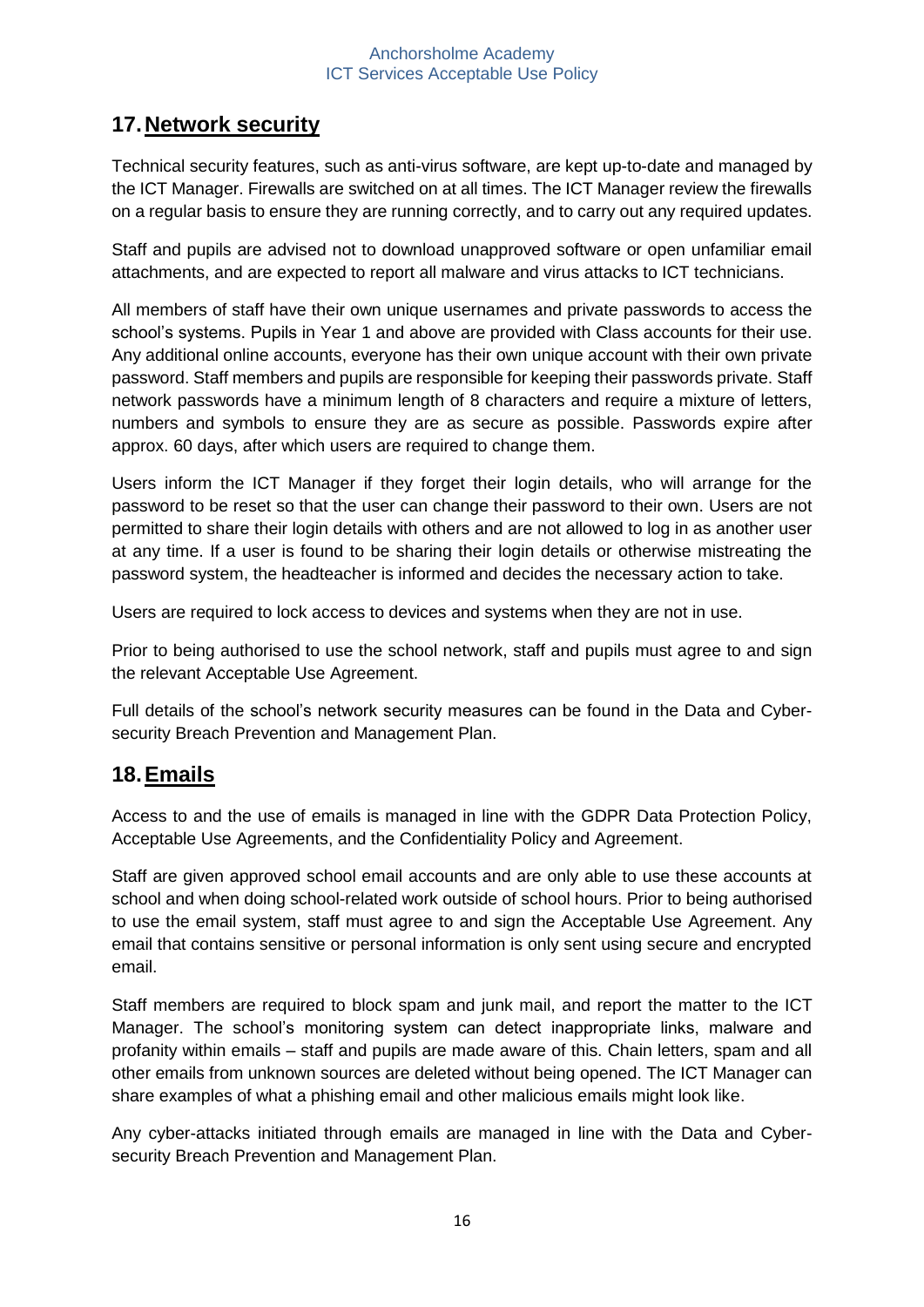## **19.Social networking**

#### **Personal use**

Access to social networking sites is filtered as appropriate. Staff and pupils are not permitted to use social media for personal use during lesson time. Staff and pupils can use personal social media during break and lunchtimes; however, inappropriate or excessive use of personal social media during school hours may result in the removal of internet access or further action. Staff members are advised that their conduct on social media can have an impact on their role and reputation within the school. The Staff Code of Conduct contains information on the acceptable use of social media – staff members are required to follow these expectations at all times.

Staff receive annual training on how to use social media safely and responsibly. Staff are not permitted to communicate with pupils or parents over social networking sites, unless they are responsible for the Schools Social Media accounts, and are reminded to alter their privacy settings to ensure pupils and parents are not able to contact them on social media. Where staff have an existing personal relationship with a parent or pupil, and thus are connected with them on social media, e.g. they are friends with a parent at the school, they will disclose this to the DSL and headteacher and will ensure that their social media conduct relating to that parent is appropriate for their position in the school.

Pupils are taught how to use social media safely and responsibly through the online safety curriculum.

Concerns regarding the online conduct of any member of the school community on social media are reported to the DSL and managed in accordance with the relevant policy, e.g. Anti-Bullying Policy, Staff Code of Conduct and Behavioural Policy.

#### **Use on behalf of the school**

The use of social media on behalf of the school is conducted in line with the Social Media Policy. The school's official social media channels are only used for official educational or engagement purposes. Staff members must be authorised by the headteacher to access to the school's social media accounts.

All communication on official social media channels by staff on behalf of the school is clear, transparent and open to scrutiny.

#### **20.The school website**

The headteacher, in conjunction with the ICT Manager, is responsible for the overall content of the school website – they will ensure the content is appropriate, accurate, up-to-date and meets government requirements.

The website complies with guidelines for publications including accessibility, data protection, respect for intellectual property rights, privacy policies and copyright law. Personal information relating to staff and pupils is not published on the website. Images and videos are only posted on the website if the provisions in the Photography Policy are met.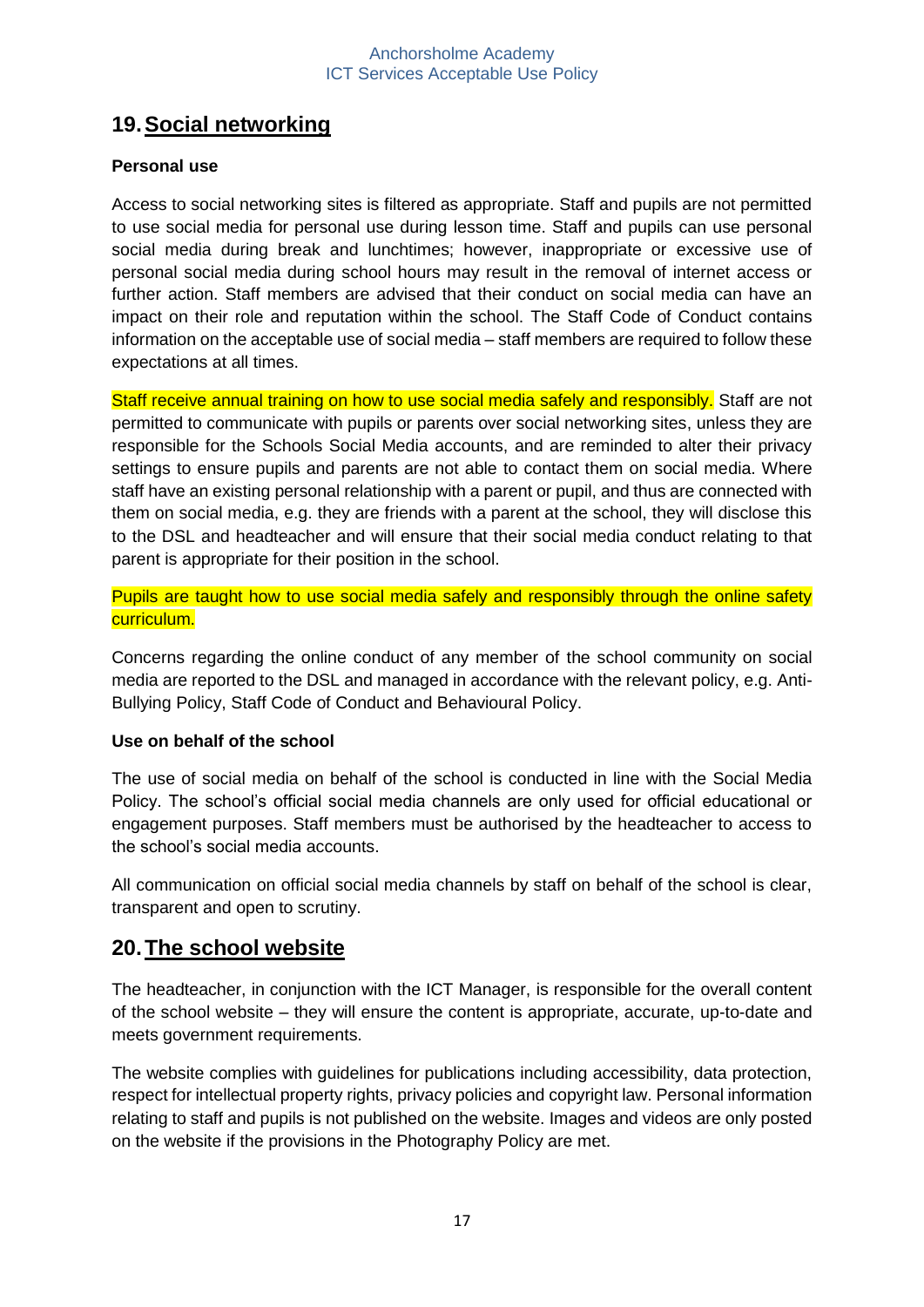## **21.Use of devices**

#### **School-owned devices**

Staff members are issued with the following devices to assist with their work:

- Laptop
- Tablet

Pupils are provided with school-owned devices as necessary to assist in the delivery of the curriculum, e.g. tablets to use during lessons.

School-owned devices are used in accordance with the Device User Agreement. Staff and pupils are not permitted to connect school-owned devices to public Wi-Fi networks. All schoolowned devices are password protected. All mobile school-owned devices are fitted with tracking software to ensure they can be retrieved if lost or stolen. All school-owned devices are fitted with software to ensure they can be remotely accessed, in case data on the device needs to be protected, retrieved or erased.

The ICT Manager will review all classroom school-owned devices on termly basis to carry out software updates and ensure there is no inappropriate material or malware on the devices. No software, apps or other programmes can be downloaded onto a device without authorisation from the ICT Manager.

Cases of pupils or staff members found to be misusing school-owned devices will be managed in line with the Behaviour & Disciplinary Policy and Procedure and Staff Conduct Policy respectively.

#### **Personal devices**

Pupils are not permitted to bring any personal devices into school, Year 6 pupils are permitted but these need to be turned off or switched to silent and handed to their class teacher who will send them to the school office for safe keeping. Staff personal devices are used in accordance with the Staff ICT and Electronic Devices Policy. Any personal electronic device that is brought into school is the responsibility of the user.

Personal devices are not permitted to be used in the following locations:

- Classrooms
- Corridors
- Toilets
- Changing rooms

Staff members are not permitted to use their personal devices during lesson time, other than in an emergency. Staff members are not permitted to use their personal devices to take photos or videos of pupils.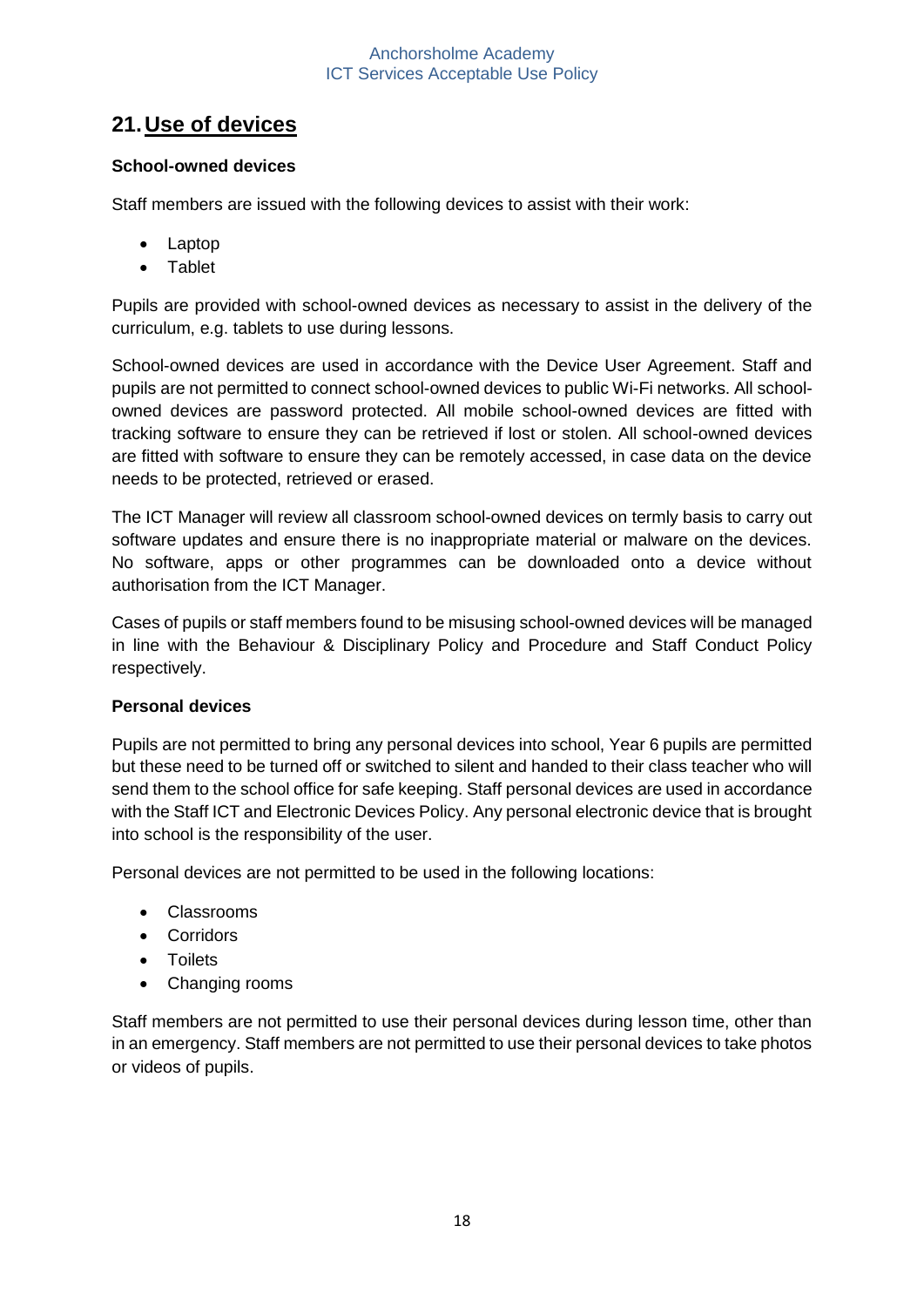Staff members report concerns about their colleagues' use of personal devices on the school premises in line with the Allegations of Abuse Against Staff Policy. If a member of staff is thought to have illegal content saved or stored on a personal device, or to have committed an offence using a personal device, the headteacher will inform the police and action will be taken in line with the Allegations of Abuse Against Staff Policy.

Where a pupil uses accessibility features on a personal device to help them access education, e.g. where a pupil who is deaf uses their mobile phone to adjust the settings on an internal hearing aid in response to audible stimuli during class, the arrangements and rules for conduct for this are developed and managed on a case-by-case basis.

Pupils' devices can be searched, screened and confiscated in accordance with the Searching, Screening and Confiscation Policy. If a staff member reasonably believes a pupil's personal device has been used to commit an offence or may provide evidence relating to an offence, the device will be handed to the police.

Appropriate signage is displayed to inform visitors to the school of the expected use of personal devices. Any concerns about visitors' use of personal devices on the school premises are reported to the DSL.

## **22.Remote learning**

All remote learning is delivered in line with the school's Pupil Remote Learning Policy.

The school will risk assess the technology used for remote learning prior to use and ensure that there are no privacy issues or scope for inappropriate use. The school will consult with parents prior to the period of remote learning about what methods of delivering remote teaching are most suitable – alternate arrangements will be made where necessary.

The school will ensure that all school-owned equipment and technology used for remote learning has suitable anti-virus software installed, can establish secure connections, and allows for audio and visual material to be recorded or downloaded, where required.

During the period of remote learning, the school will maintain regular contact with parents to:

- Reinforce the importance of children staying safe online.
- Ensure parents are aware of what their children are being asked to do, e.g. sites they have been asked to use and staff they will interact with.
- Encourage them to set age-appropriate parental controls on devices and internet filters to block malicious websites.
- Direct parents to useful resources to help them keep their children safe online.

The school will not be responsible for providing access to the internet off the school premises and will not be responsible for providing online safety software, e.g. anti-virus software, on devices not owned by the school.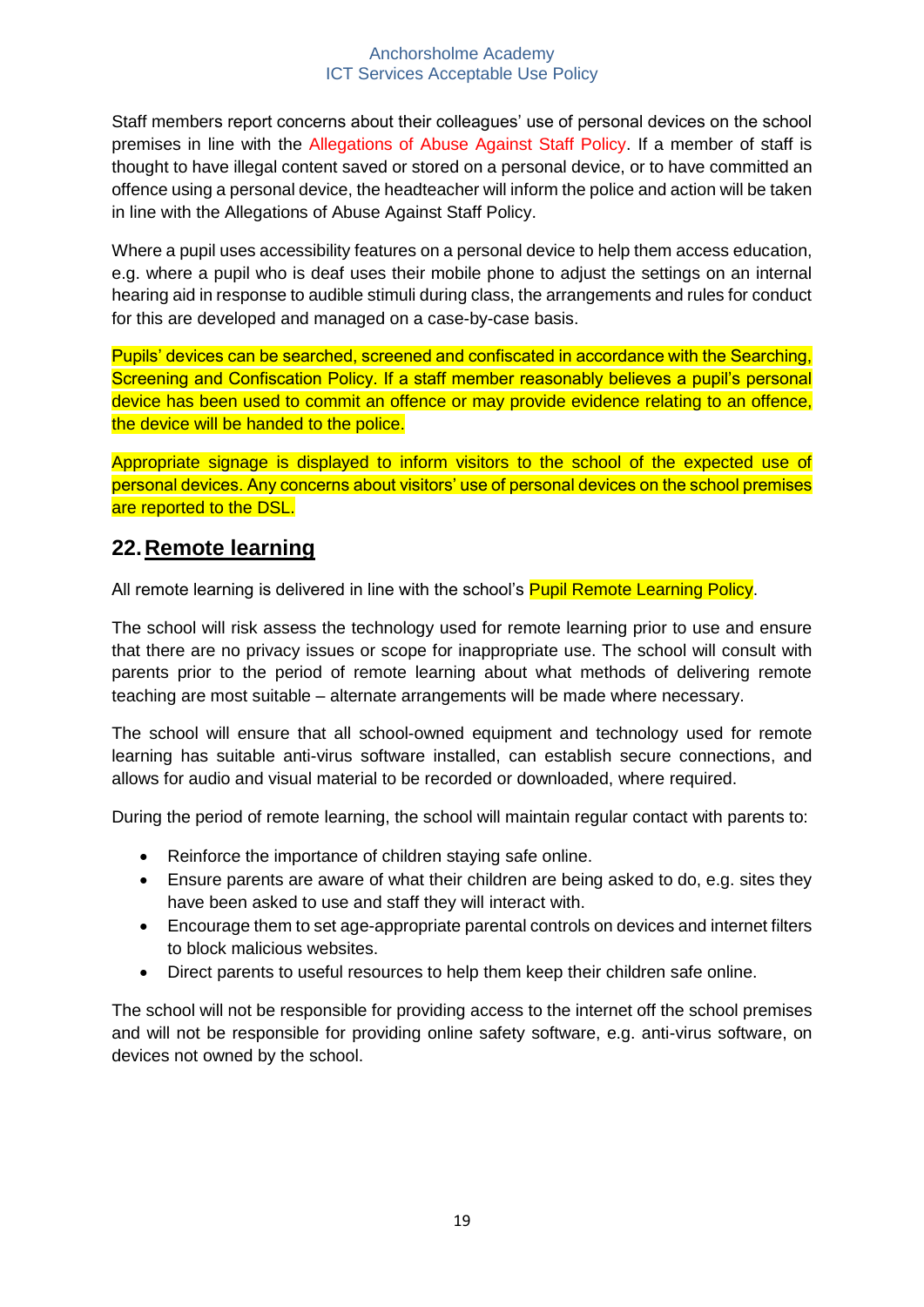## **23.Monitoring and review**

The governing board, headteacher, ICT Manager and DSL review this policy in full on an annual basis and following any online safety incidents.

The next scheduled review date for this policy is **date**.

Any changes made to this policy are communicated to all members of the school community.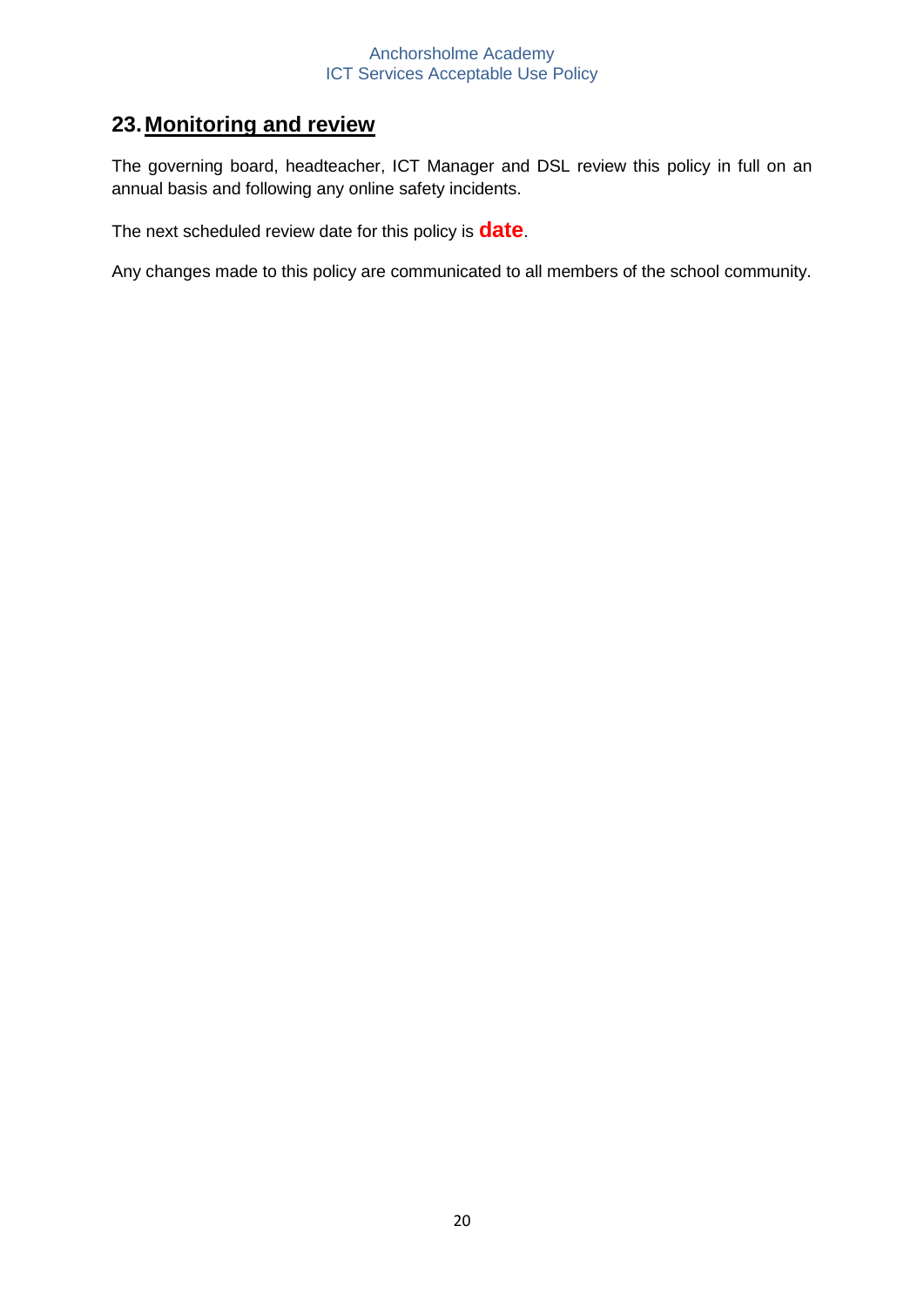## **Appendix A: Online harms and risks – curriculum coverage**

| <b>Subject area</b>                      | <b>Description and teaching content</b>                                                                                                                                                                                                                                                                                                                                                                                                                                         | <b>Curriculum area the harm</b><br>or risk is covered in                                                                                                 |
|------------------------------------------|---------------------------------------------------------------------------------------------------------------------------------------------------------------------------------------------------------------------------------------------------------------------------------------------------------------------------------------------------------------------------------------------------------------------------------------------------------------------------------|----------------------------------------------------------------------------------------------------------------------------------------------------------|
|                                          | How to navigate the internet and manage information                                                                                                                                                                                                                                                                                                                                                                                                                             |                                                                                                                                                          |
| Age restrictions                         | Some online activities have age restrictions because they include content which is not appropriate for<br>children under a specific age. Teaching includes the following:<br>That age verification exists and why some online platforms ask users to verify their age<br>Why age restrictions exist<br>That content that requires age verification can be damaging to under-age consumers<br>What the age of digital consent is (13 for most platforms) and why it is important | This risk or harm is<br>covered in the following<br>curriculum areas:<br><b>Health education</b><br>Computing<br>$\bullet$                               |
| How content can<br>be used and<br>shared | Knowing what happens to information, comments or images that are put online. Teaching includes the<br>following:<br>What a digital footprint is, how it develops and how it can affect pupils' futures<br>How cookies work<br>$\bullet$<br>How content can be shared, tagged and traced<br>٠<br>How difficult it is to remove something once it has been shared online<br>What is illegal online, e.g. youth-produced sexual imagery (sexting)                                  | This risk or harm is<br>covered in the following<br>curriculum areas:<br>Relationships<br>$\bullet$<br>education<br><b>Health education</b><br>Computing |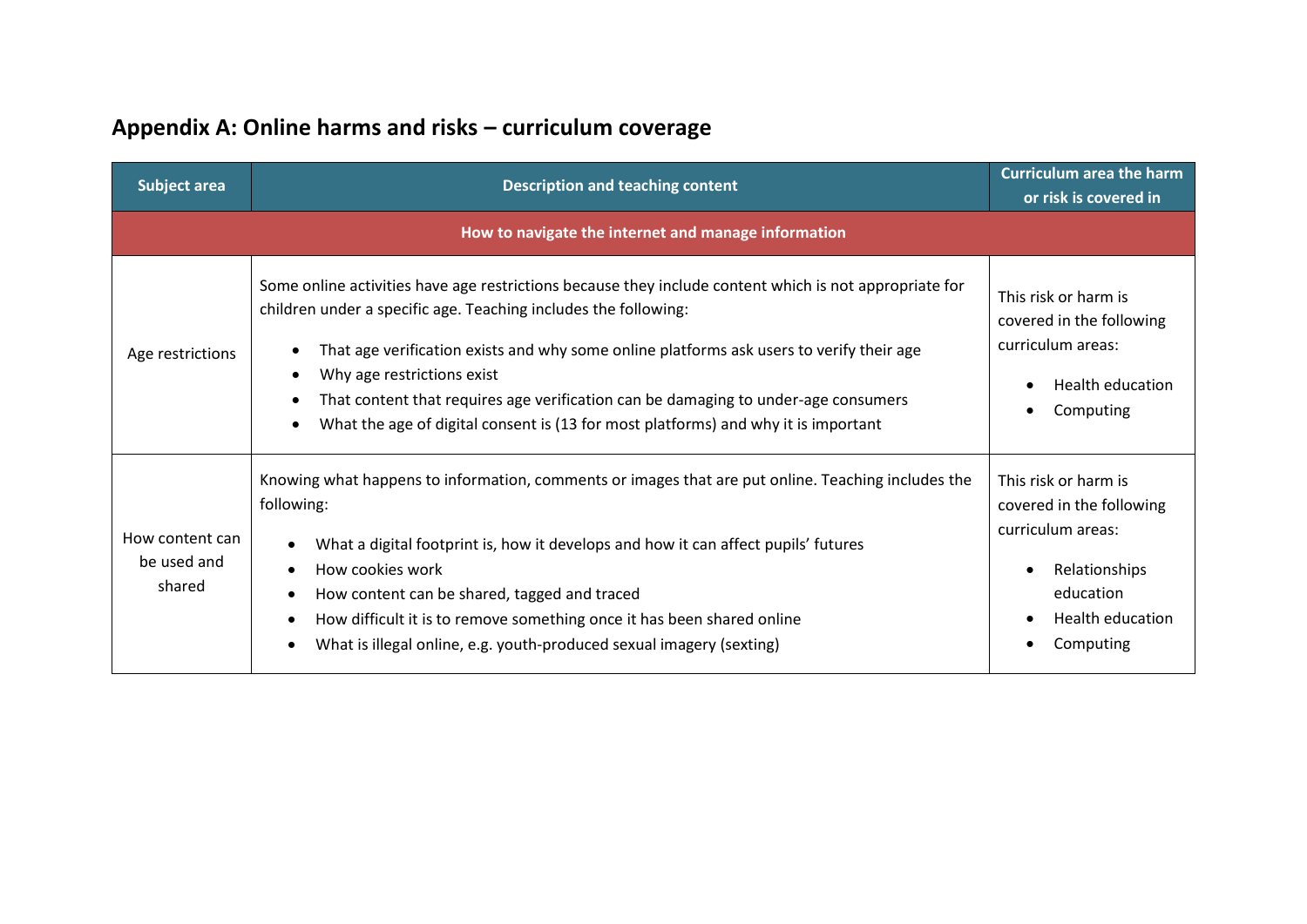| Disinformation,<br>misinformation<br>and hoaxes | Some information shared online is accidentally or intentionally wrong, misleading or exaggerated.<br>Teaching includes the following:<br>Disinformation and why individuals or groups choose to share false information in order to<br>deliberately deceive<br>Misinformation and being aware that false and misleading information can be shared<br>inadvertently<br>Online hoaxes, which can be deliberately and inadvertently spread for a variety of reasons<br>That the widespread nature of this sort of content can often appear to be a stamp of<br>authenticity, making it important to evaluate what is seen online<br>How to measure and check authenticity online | This risk or harm is<br>covered in the following<br>curriculum areas:<br>Relationships and<br>$\bullet$<br>health education<br>Computing    |
|-------------------------------------------------|-------------------------------------------------------------------------------------------------------------------------------------------------------------------------------------------------------------------------------------------------------------------------------------------------------------------------------------------------------------------------------------------------------------------------------------------------------------------------------------------------------------------------------------------------------------------------------------------------------------------------------------------------------------------------------|---------------------------------------------------------------------------------------------------------------------------------------------|
|                                                 | The potential consequences of sharing information that may not be true                                                                                                                                                                                                                                                                                                                                                                                                                                                                                                                                                                                                        |                                                                                                                                             |
| Fake websites<br>and scam emails                | Fake websites and scam emails are used to extort data, money, images and other things that can either<br>be used by the scammer to harm the person targeted or sold on for financial, or other, gain. Teaching<br>includes the following:<br>How to recognise fake URLs and websites<br>What secure markings on websites are and how to assess the sources of emails<br>The risks of entering information to a website which is not secure<br>What pupils should do if they are harmed, targeted, or groomed as a result of interacting with a<br>fake website or scam email<br>Who pupils should go to for support                                                           | This risk or harm is<br>covered in the following<br>curriculum areas:<br>Relationships<br>education<br><b>Health education</b><br>Computing |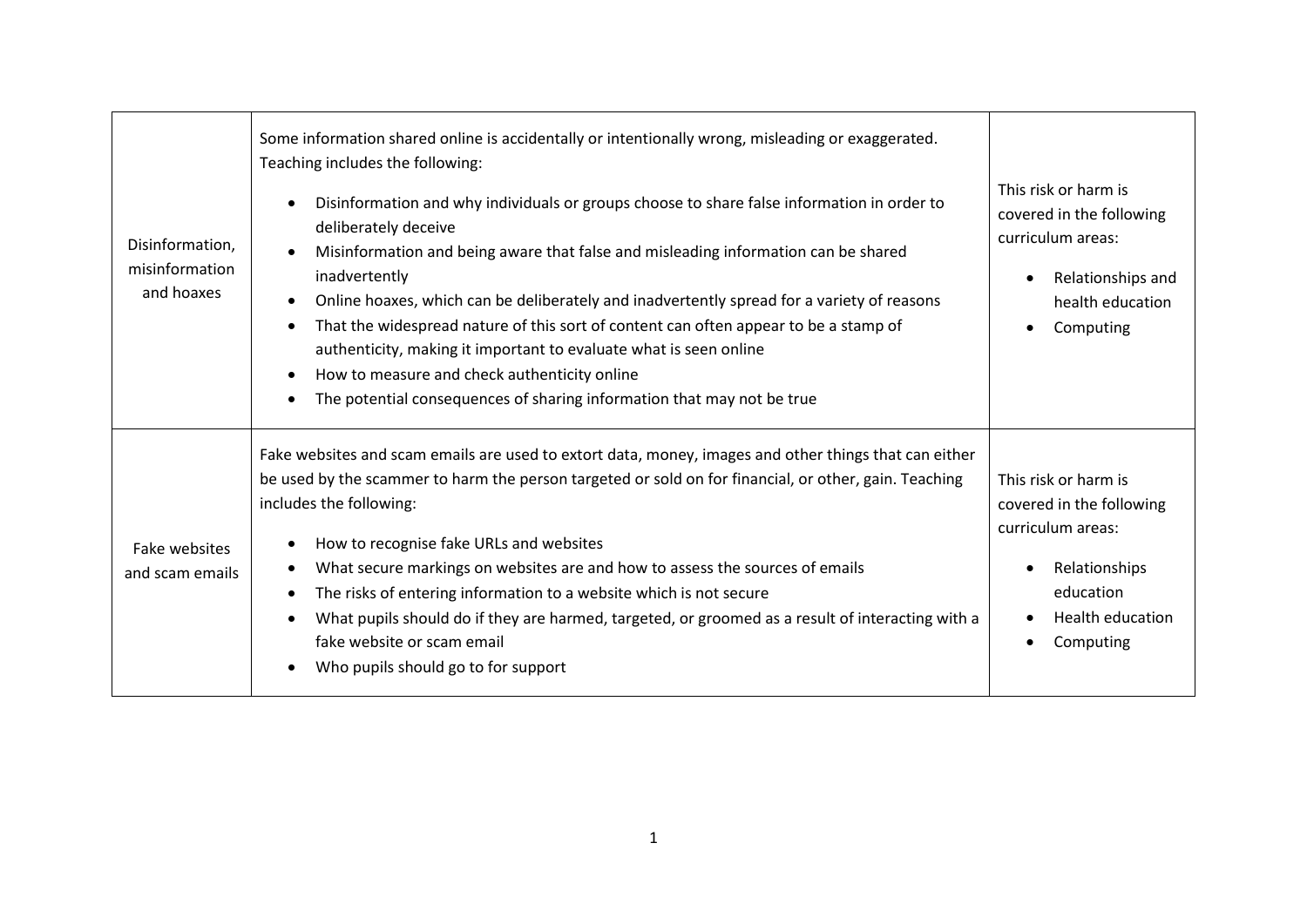| Online fraud         | Fraud can take place online and can have serious consequences for individuals and organisations.<br>Teaching includes the following:<br>What identity fraud, scams and phishing are<br>That children are sometimes targeted to access adults' data<br>What 'good' companies will and will not do when it comes to personal details                                                                                                                                                                                         | This risk or harm is<br>covered in the following<br>curriculum areas:<br>Relationships<br>$\bullet$<br>education<br><b>Health education</b><br>Computing |
|----------------------|----------------------------------------------------------------------------------------------------------------------------------------------------------------------------------------------------------------------------------------------------------------------------------------------------------------------------------------------------------------------------------------------------------------------------------------------------------------------------------------------------------------------------|----------------------------------------------------------------------------------------------------------------------------------------------------------|
| Password<br>phishing | Password phishing is the process by which people try to find out individuals' passwords so they can<br>access protected content. Teaching includes the following:<br>Why passwords are important, how to keep them safe and that others might try to get people<br>to reveal them<br>How to recognise phishing scams<br>The importance of online security to protect against viruses that are designed to gain access to<br>password information<br>What to do when a password is compromised or thought to be compromised | This risk or harm is<br>covered in the following<br>curriculum areas:<br>Relationships<br>education<br>Health education<br>Computing                     |
| Personal data        | Online platforms and search engines gather personal data - this is often referred to as 'harvesting' or<br>'farming'. Teaching includes the following:<br>How cookies work<br>How data is farmed from sources which look neutral<br>How and why personal data is shared by online companies<br>How pupils can protect themselves and that acting quickly is essential when something<br>happens<br>The rights children have with regards to their data                                                                     | This risk or harm is<br>covered in the following<br>curriculum areas:<br>Relationships<br>education<br>Health education<br>Computing                     |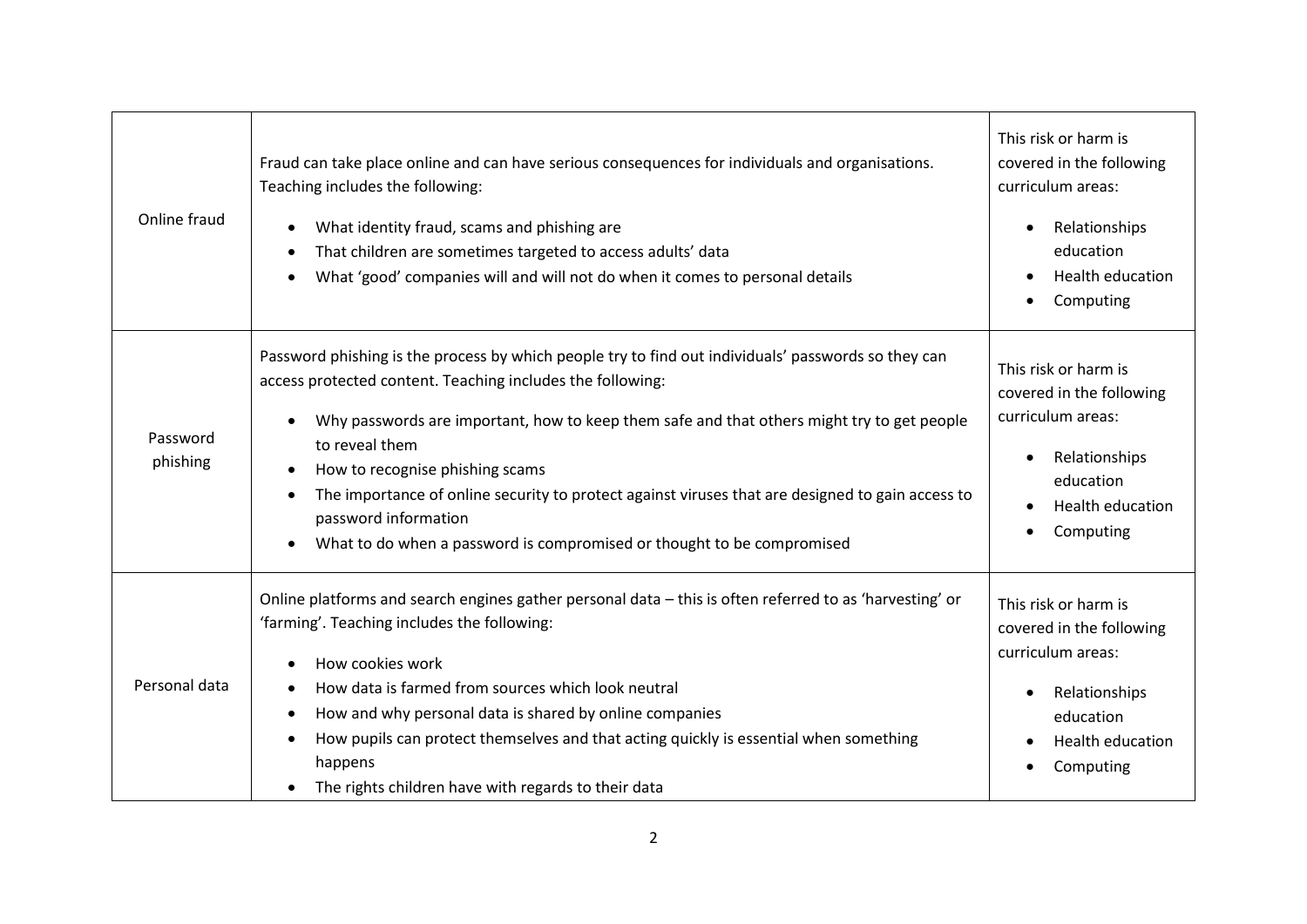|                                | How to limit the data companies can gather<br>$\bullet$                                                                                                                                                                                                                                                                                                                                                                                    |                                                                                                                                                          |
|--------------------------------|--------------------------------------------------------------------------------------------------------------------------------------------------------------------------------------------------------------------------------------------------------------------------------------------------------------------------------------------------------------------------------------------------------------------------------------------|----------------------------------------------------------------------------------------------------------------------------------------------------------|
| Persuasive<br>design           | Many devices, apps and games are designed to keep users online for longer than they might have<br>planned or desired. Teaching includes the following:<br>That the majority of games and platforms are designed to make money, and that their primary<br>$\bullet$<br>driver is to encourage people to stay online for as long as possible<br>How notifications are used to pull users back online<br>$\bullet$                            | This risk or harm is<br>covered in the following<br>curriculum areas:<br><b>Health education</b><br>Computing                                            |
| Privacy settings               | Almost all devices, websites, apps and other online services come with privacy settings that can be used<br>to control what is shared. Teaching includes the following:<br>How to find information about privacy settings on various devices and platforms<br>That privacy settings have limitations                                                                                                                                       | This risk or harm is<br>covered in the following<br>curriculum areas:<br>Relationships<br>$\bullet$<br>education<br><b>Health education</b><br>Computing |
| Targeting of<br>online content | Much of the information seen online is a result of some form of targeting. Teaching includes the<br>following:<br>How adverts seen at the top of online searches and social media have often come from<br>companies paying to be on there and different people will see different adverts<br>How the targeting is done<br>$\bullet$<br>The concept of clickbait and how companies can use it to draw people to their sites and<br>services | This risk or harm is<br>covered in the following<br>curriculum areas:<br>Relationships<br>$\bullet$<br>education<br><b>Health education</b><br>Computing |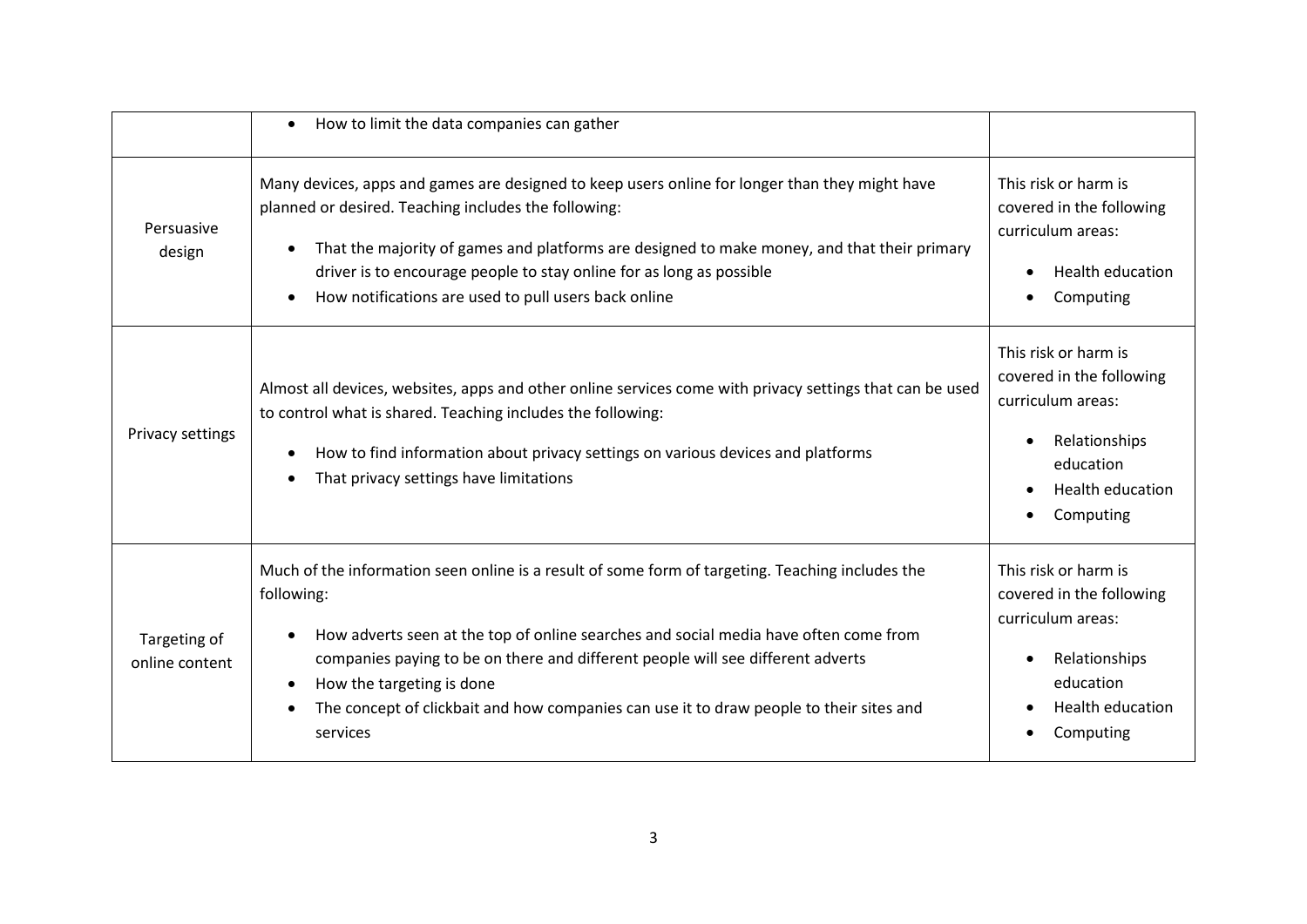| How to stay safe online |                                                                                                                                                                                                                                                                                                                                                                                                                                                                                                                                                                                                                                         |                                                                                                                                             |
|-------------------------|-----------------------------------------------------------------------------------------------------------------------------------------------------------------------------------------------------------------------------------------------------------------------------------------------------------------------------------------------------------------------------------------------------------------------------------------------------------------------------------------------------------------------------------------------------------------------------------------------------------------------------------------|---------------------------------------------------------------------------------------------------------------------------------------------|
| Online abuse            | Some online behaviours are abusive. They are negative in nature, potentially harmful and, in some<br>cases, can be illegal. Teaching includes the following:<br>The types of online abuse, including sexual harassment, bullying, trolling and intimidation<br>When online abuse can become illegal<br>How to respond to online abuse and how to access support<br>How to respond when the abuse is anonymous<br>The potential implications of online abuse<br>What acceptable and unacceptable online behaviours look like                                                                                                             | This risk or harm is<br>covered in the following<br>curriculum areas:<br>Relationships<br>education<br><b>Health education</b><br>Computing |
| Challenges              | Online challenges acquire mass followings and encourage others to take part in what they suggest.<br>Teaching includes the following:<br>What an online challenge is and that, while some will be fun and harmless, others may be<br>dangerous and even illegal<br>How to assess if the challenge is safe or potentially harmful, including considering who has<br>generated the challenge and why<br>That it is okay to say no and to not take part in a challenge<br>How and where to go for help<br>The importance of telling an adult about challenges which include threats or secrecy, such as<br>'chain letter' style challenges | This risk or harm is<br>covered in the following<br>curriculum areas:<br>Relationships<br>education<br><b>Health education</b>              |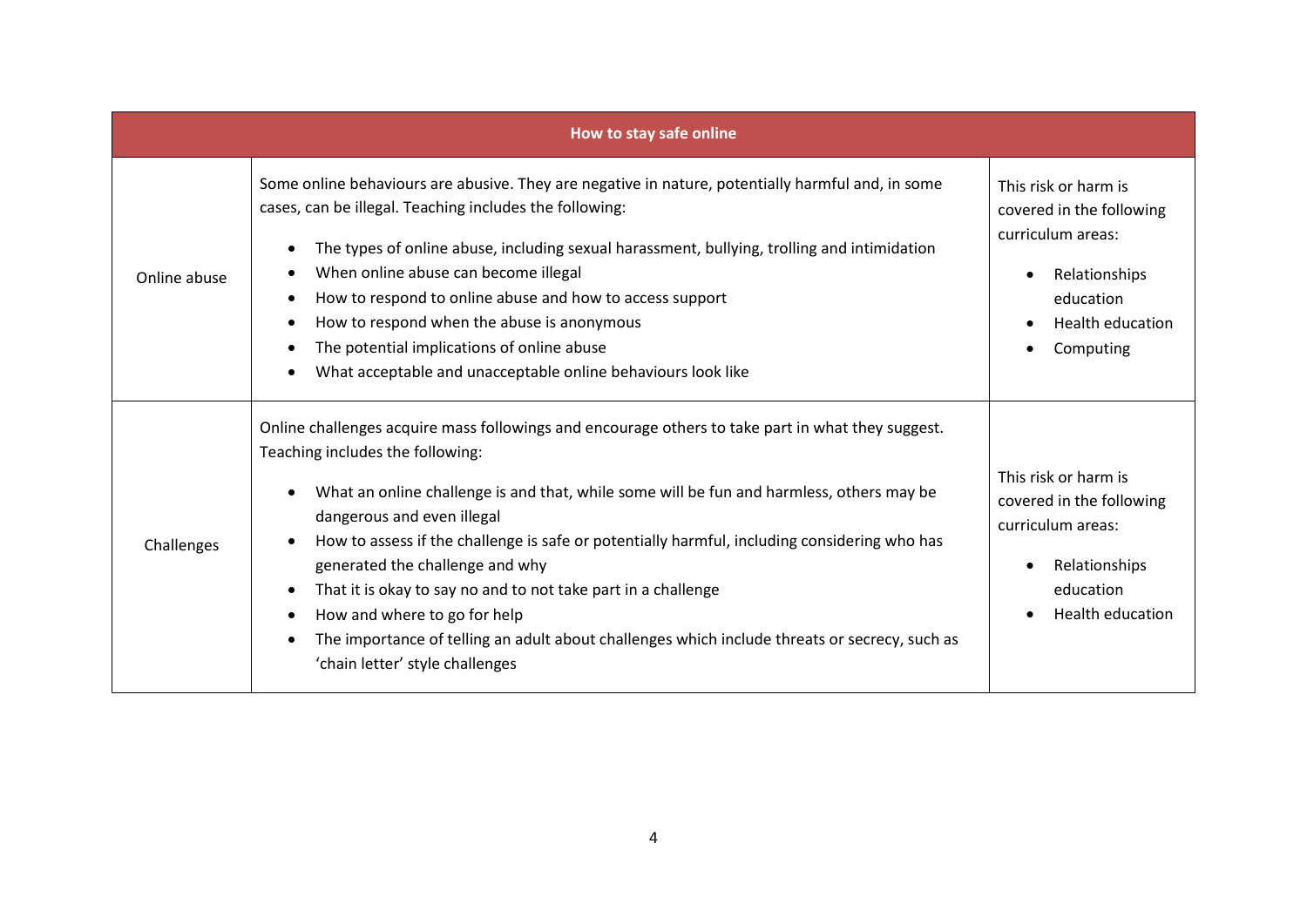| Content which<br>incites violence | Knowing that violence can be incited online and escalate very quickly into offline violence. Teaching<br>includes the following:<br>That online content (sometimes gang related) can glamorise the possession of weapons and<br>drugs<br>That to intentionally encourage or assist in an offence is also a criminal offence<br>How and where to get help if they are worried about involvement in violence                                                                              | This risk or harm is<br>covered in the following<br>curriculum areas:<br>Relationships<br>education<br>Health education              |
|-----------------------------------|-----------------------------------------------------------------------------------------------------------------------------------------------------------------------------------------------------------------------------------------------------------------------------------------------------------------------------------------------------------------------------------------------------------------------------------------------------------------------------------------|--------------------------------------------------------------------------------------------------------------------------------------|
| Fake profiles                     | Not everyone online is who they say they are. Teaching includes the following:<br>That, in some cases, profiles may be people posing as someone they are not or may be 'bots'<br>How to look out for fake profiles                                                                                                                                                                                                                                                                      | This risk or harm is<br>covered in the following<br>curriculum areas:<br>Relationships<br>education<br>Health education<br>Computing |
| Grooming                          | Knowing about the different types of grooming and motivations for it, e.g. radicalisation, child sexual<br>abuse and exploitation, and gangs and county lines. Teaching includes the following:<br>Boundaries in friendships with peers, in families, and with others<br>Key indicators of grooming behaviour<br>The importance of disengaging from contact with suspected grooming and telling a trusted<br>adult<br>How and where to report grooming both in school and to the police | This risk or harm is<br>covered in the following<br>curriculum areas:<br>Relationships<br>education                                  |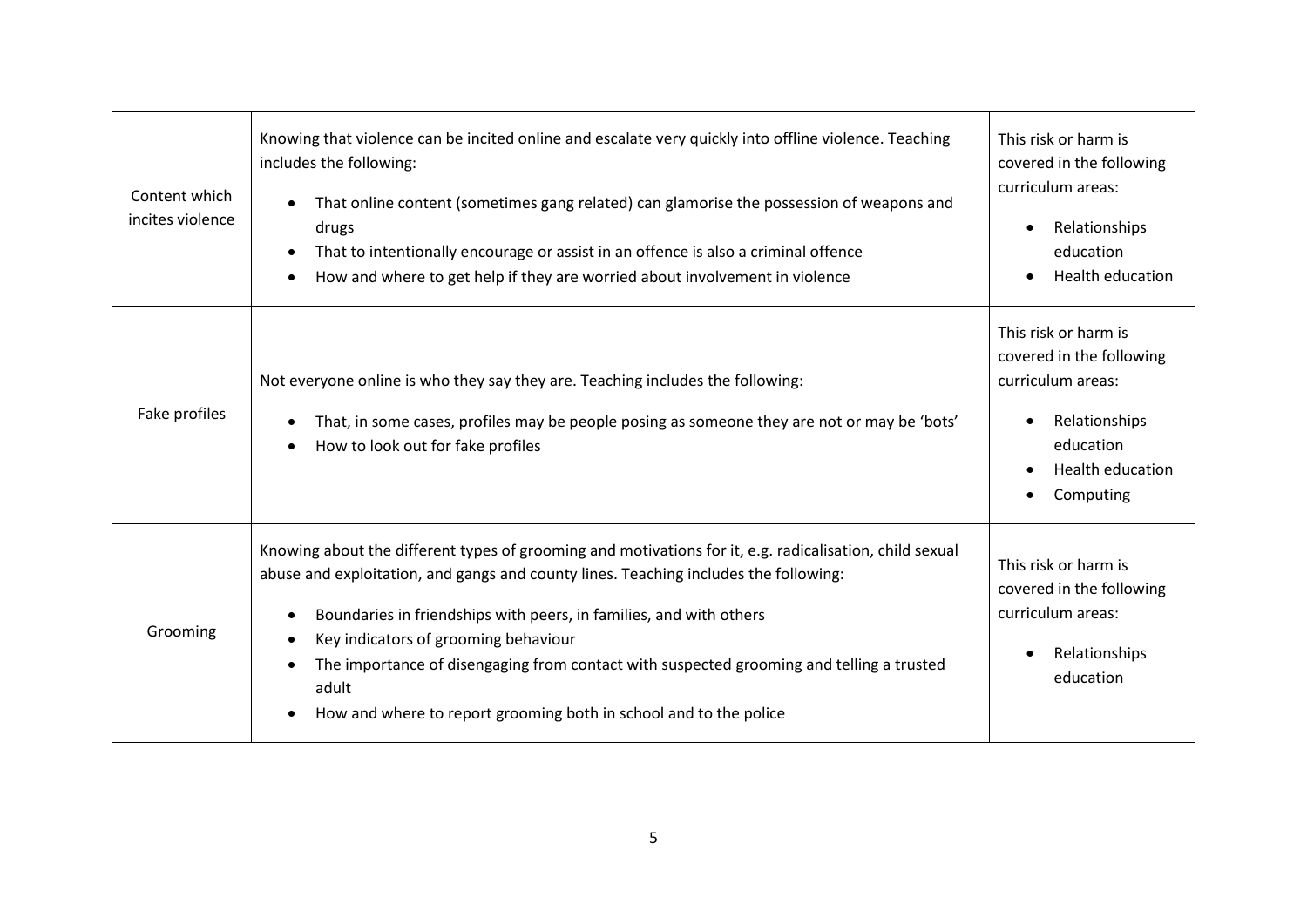|               | At all stages, it is important to balance teaching pupils about making sensible decisions to stay safe<br>whilst being clear it is never the fault of the child who is abused and why victim blaming is always<br>wrong.                                                                                                                                                                                                                                                                                                                                                                                                                                                                                                                                                                                                                                                                                                                                                                                                     |                                                                                                  |
|---------------|------------------------------------------------------------------------------------------------------------------------------------------------------------------------------------------------------------------------------------------------------------------------------------------------------------------------------------------------------------------------------------------------------------------------------------------------------------------------------------------------------------------------------------------------------------------------------------------------------------------------------------------------------------------------------------------------------------------------------------------------------------------------------------------------------------------------------------------------------------------------------------------------------------------------------------------------------------------------------------------------------------------------------|--------------------------------------------------------------------------------------------------|
| Livestreaming | Livestreaming (showing a video of yourself in real-time online, either privately or to a public audience)<br>can be popular with children, but it carries a risk when carrying out and watching it. Teaching includes<br>the following:<br>What the risks of carrying out livestreaming are, e.g. the potential for people to record<br>livestreams and share the content<br>The importance of thinking carefully about who the audience might be and if pupils would be<br>comfortable with whatever they are streaming being shared widely<br>That online behaviours should mirror offline behaviours and that this should be considered<br>when making a livestream<br>That pupils should not feel pressured to do something online that they would not do offline<br>Why people sometimes do and say things online that they would never consider appropriate<br>offline<br>The risk of watching videos that are being livestreamed, e.g. there is no way of knowing what<br>will be shown next<br>The risks of grooming | This risk or harm is<br>covered in the following<br>curriculum areas:<br><b>Health education</b> |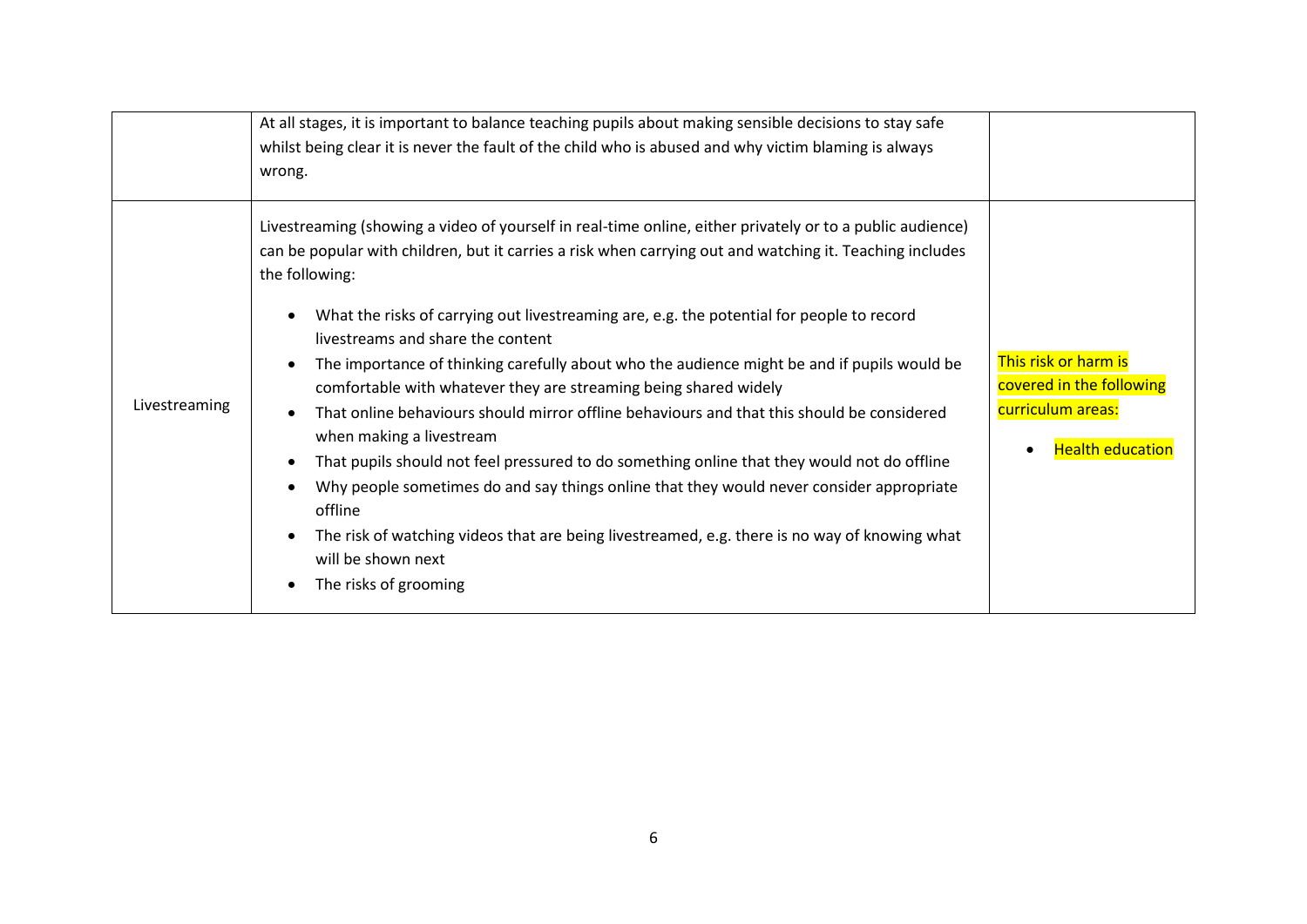| Pornography             | Knowing that sexually explicit material presents a distorted picture of sexual behaviours. Teaching<br>includes the following:<br>That pornography is not an accurate portrayal of adult sexual relationships<br>That viewing pornography can lead to skewed beliefs about sex and, in some circumstances,<br>can normalise violent sexual behaviour<br>That not all people featured in pornographic material are doing so willingly, i.e. revenge porn or<br>people trafficked into sex work                                                                                                                                                                                 | This risk or harm is<br>covered in the following<br>curriculum areas:<br><b>RSE</b>                              |
|-------------------------|-------------------------------------------------------------------------------------------------------------------------------------------------------------------------------------------------------------------------------------------------------------------------------------------------------------------------------------------------------------------------------------------------------------------------------------------------------------------------------------------------------------------------------------------------------------------------------------------------------------------------------------------------------------------------------|------------------------------------------------------------------------------------------------------------------|
| Unsafe<br>communication | Knowing different strategies for staying safe when communicating with others, especially people they<br>do not know or have not met. Teaching includes the following:<br>That communicating safely online and protecting your privacy and data is important, regardless<br>of who you are communicating with<br>How to identify indicators of risk and unsafe communications<br>The risks associated with giving out addresses, phone numbers or email addresses to people<br>pupils do not know, or arranging to meet someone they have not met before<br>What online consent is and how to develop strategies to confidently say no to both friends and<br>strangers online | This risk or harm is<br>covered in the following<br>curriculum areas:<br>Relationships<br>education<br>Computing |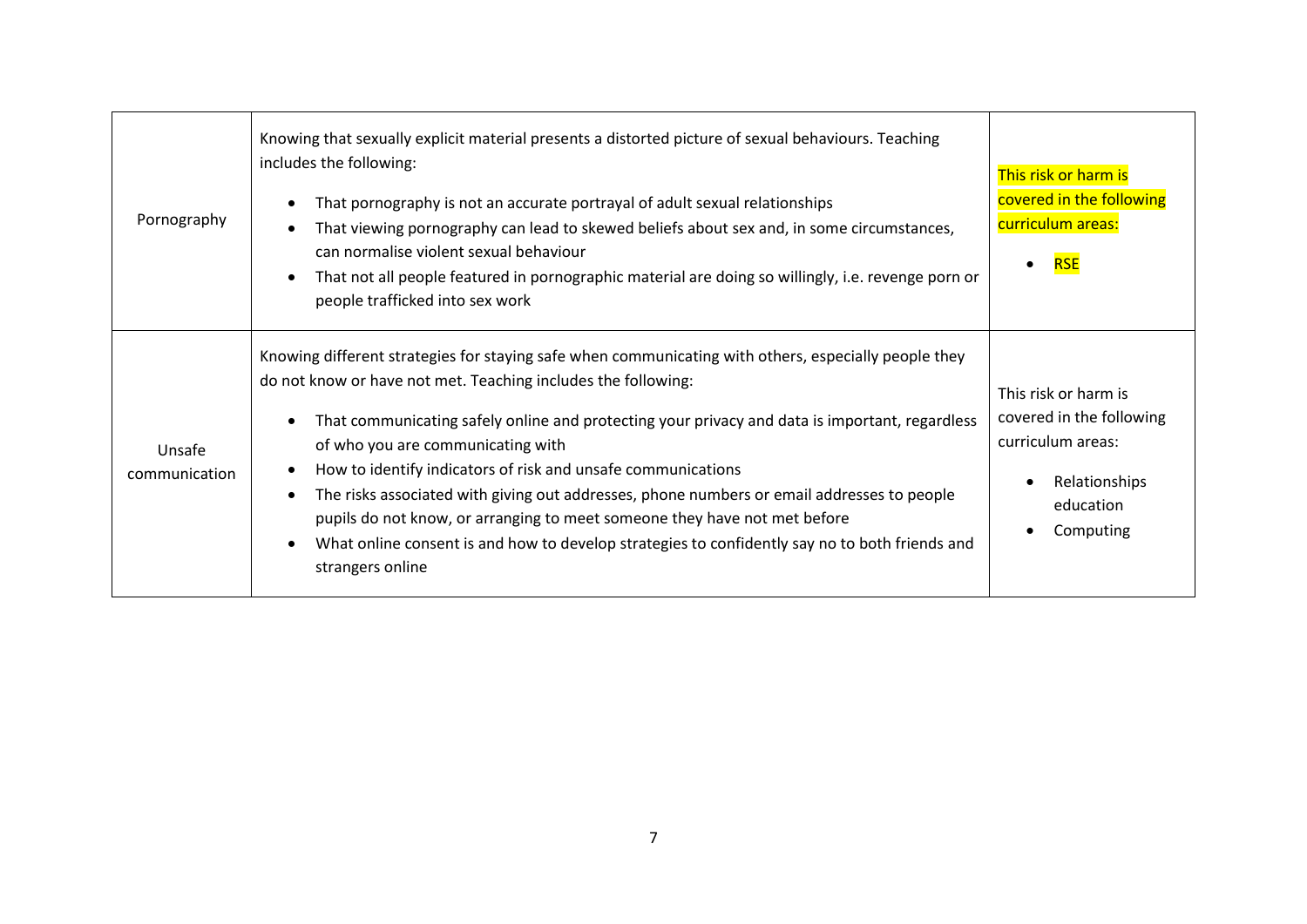|                                                                                     | <b>Wellbeing</b>                                                                                                                                                                                                                                                                                                                                                                                                                                                                                                                                                                                                                                                                                                                                                                                                                                                                                                                                                                                                    |                                                                                                               |
|-------------------------------------------------------------------------------------|---------------------------------------------------------------------------------------------------------------------------------------------------------------------------------------------------------------------------------------------------------------------------------------------------------------------------------------------------------------------------------------------------------------------------------------------------------------------------------------------------------------------------------------------------------------------------------------------------------------------------------------------------------------------------------------------------------------------------------------------------------------------------------------------------------------------------------------------------------------------------------------------------------------------------------------------------------------------------------------------------------------------|---------------------------------------------------------------------------------------------------------------|
| Impact on<br>confidence<br>(including body)<br>confidence)                          | Knowing about the impact of comparisons to 'unrealistic' online images. Teaching includes the<br>following:<br>The issue of using image filters and digital enhancement<br>The role of social media influencers, including that they are paid to influence the behaviour of<br>their followers<br>The issue of photo manipulation, including why people do it and how to look out for it                                                                                                                                                                                                                                                                                                                                                                                                                                                                                                                                                                                                                            | This risk or harm is<br>covered in the following<br>curriculum areas:<br><b>Health education</b>              |
| Impact on quality<br>of life, physical<br>and mental<br>health and<br>relationships | Knowing how to identify when online behaviours stop being fun and begin to create anxiety, including<br>that there needs to be a balance between time spent online and offline. Teaching includes the<br>following:<br>How to evaluate critically what pupils are doing online, why they are doing it and for how long<br>(screen time)<br>How to consider quality vs. quantity of online activity<br>The need for pupils to consider if they are actually enjoying being online or just doing it out of<br>habit, due to peer pressure or due to the fear or missing out<br>That time spent online gives users less time to do other activities, which can lead some users to<br>become physically inactive<br>The impact that excessive social media usage can have on levels of anxiety, depression and<br>other mental health issues<br>That isolation and loneliness can affect pupils and that it is very important for them to discuss<br>their feelings with an adult and seek support<br>Where to get help | This risk or harm is<br>covered in the following<br>curriculum areas:<br><b>Health education</b><br>$\bullet$ |